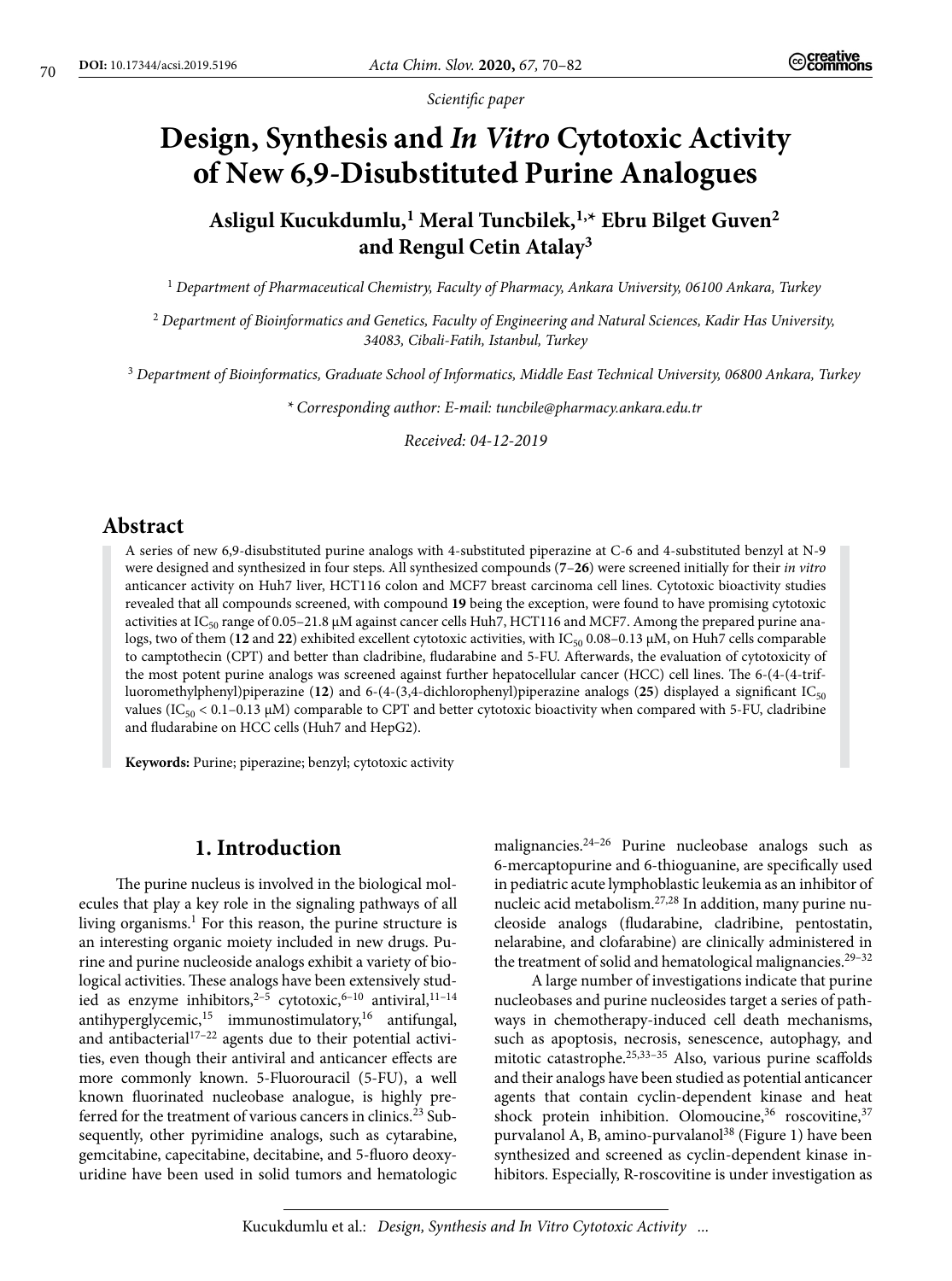

**Figure 1.** Structures of olomoucine, roscovitine, purvalanol A, B and amino-purvalanol

a chemotherapeutic agent against non-small cell lung cancer and other malignancies. Also, olomoucine with its 2,6,9-trisubstitued purine structure is another purine derivative with antiproliferative effects on cancer cell lines.

In addition to this, various heterocyclic analogs of purines, such as imidazo-pyrazines,<sup>39</sup> pyrazolo-pyridazines,<sup>40</sup> imidazo-pyridines, $41,42$  thieno-pyridines, $43$  pyrrolo-pyrimidines,<sup>44</sup> pyrazolo-pyrimidines,<sup>45,46</sup> thieno-pyrimidines<sup>47</sup> and triazolo-pyrimidines<sup>48,49</sup> have been found to possess anticancer activities.

The heat shock protein 90 (Hsp90) has been an existing target in cancer since its inhibition may lead to the



**Figure 2.** Structures of 9-(cyclopentyl/β-D-ribofuranosyl/*para*-toluenesulfonyl)-6-(4-substituted piperazino)purine analogs **A**, **B**, **C** and target purine compounds **7**–**26.**

breakdown of many cancer-associated proteins. Furthermore, inhibitors of Hsp90 kill cancer cells at lower concentrations than is required to harm normal human cells. In recent years, purine analogues, which are Hsp90 inhibitors, have entered clinical trials as drugs in the therapy of solid tumors and hematologic malignancies.<sup>50</sup>

In our previous studies,  $51,52$  we have reported important cytotoxic activities of 9-(cyclopentyl/β-D-ribofuranosyl/*para*-toluenesulfonyl)-6-(4-substituted piperazino)purine analogs A, B, C (Figure 2). In this work, we report the synthesis of new analogs of purines A, B, C as 9-(4-substituted benzyl)purines and evaluate their cytotoxic activities against liver (Huh7), colon (HCT116) and and breast (T47D) carcinoma cell lines. We further investigate the most active compounds (**7**–**18**, **20**, **22**–**26**) on a panel of liver cancer cells.

#### **2. Experimental**

#### **2. 1. Chemistry**

Melting points were recorded with a capillary melting point apparatus (Electrothermal 9100) and are uncorrected. NMR spectra were recorded on a VARIAN Mercury 400 FT-NMR spectrometer (400 MHz for <sup>1</sup>H, 100.6 MHz for  $^{13}$ C). TMS was used as internal standard for the <sup>1</sup>H NMR and 13C NMR spectra; values are given in *δ* (ppm) and *J* values are in Hz. Mass spectra were taken on Waters Micromass ZQ by using the ESI+ method. Elemental analyses (C, H, N) were determined on a Leco CHNS 932 instrument and gave values within ±0.4% of the theoretical values. Column chromatography was accomplished on silica gel 60 (0.040–0.063 mm particle size). The chemical reagents used in the synthesis were purchased from Merck, Fluka, Sigma and Aldrich. 5-Amino-4,6-dichloropyrimidine (**2**) was synthesized according to the reported method.<sup>53</sup>

#### **2. 1. 1. General Procedure for the Synthesis of Compounds 3 and 4**

5-Amino-4,6-dichloropyrimidine (**2**) (1 mmol) was dissolved in 5 mL of absolute EtOH, and then 4-substitut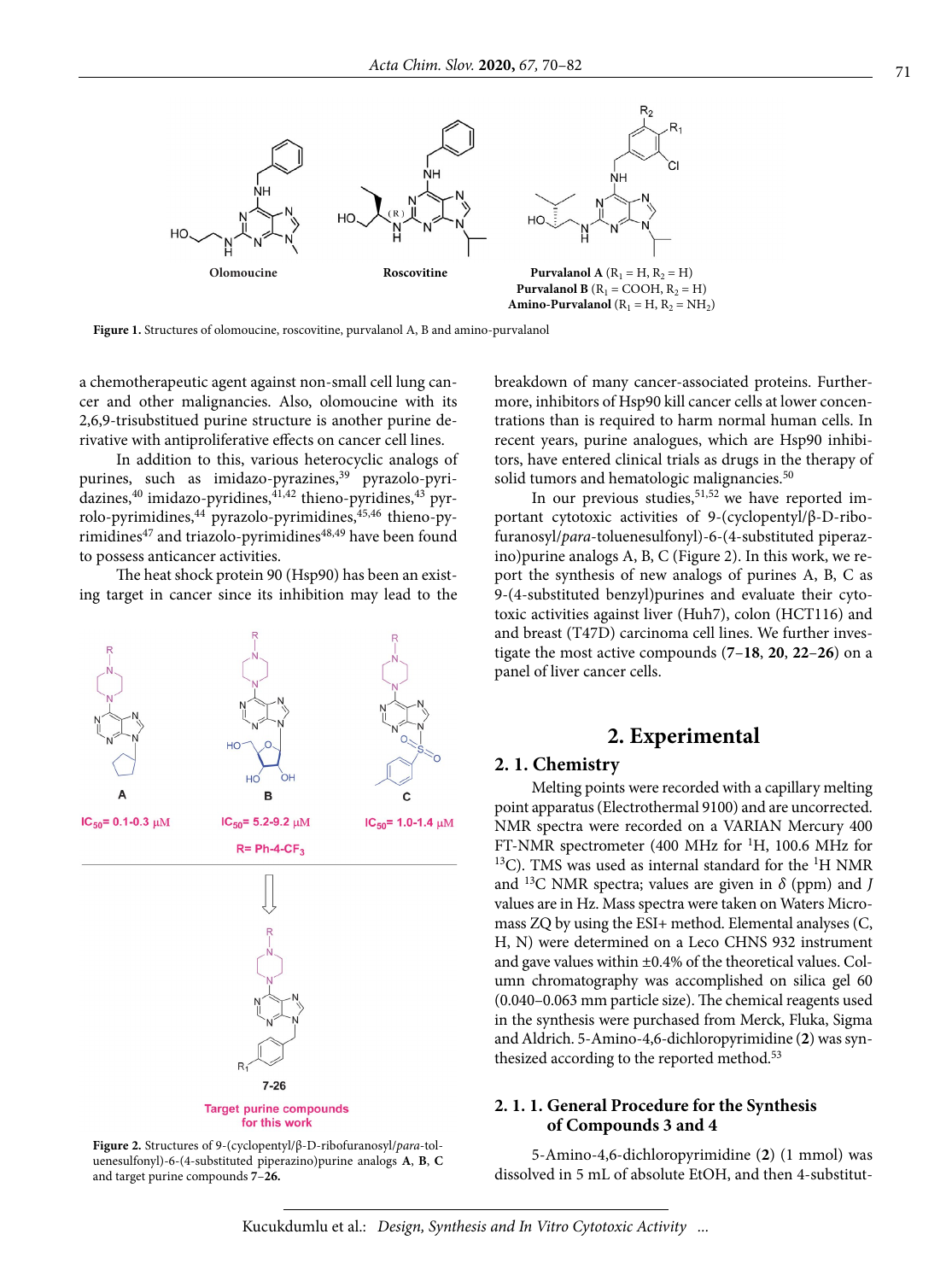ed benzylamines (2 mmol) and  $Et<sub>3</sub>N$  (3 mmol) were added. The mixture was refluxed for 15 h. The reaction mixture was concentrated *in vacuo*, and the residue was purified by column chromatography (EtOAC-hexane, 1:4 to 1:2).

## **2. 1. 1. 1. 5-Amino-6-chloro-4-[(4 trifluoromethylbenzyl)amino]pyrimidine (3)**

Yield 120 mg (65%), m.p. 181-183 °C. <sup>1</sup>H NMR (CDCl3) *δ* 3.40 (br s, 2H), 4.77 (d, 2H, *J* = 5.6 Hz), 5.24 (s, 1H), 7.46 (d, 2H, *J* = 8 Hz), 7.60 (d, 2H, *J* = 8 Hz), 8.11 (s, 1H). MS (ESI+) *m/z*: 303.34 (100%) (M+H), 305.35 (40%) (M+H+2). Anal. Calcd for  $C_{12}H_{10}ClF_3N_4$ : C, 47.62; H, 3.33; N, 18.51. Found: C, 47.63; H, 3.41; N, 18.45.

#### **2. 1. 1. 2. 5-Amino-6-chloro-4-[(4-chlorobenzyl)amino] pyrimidine (4)**

Yield 140 mg (88%), m.p. 192-194 °C. <sup>1</sup>H NMR (DMSO-*d*6) *δ* 4.58 (d, 2H, *J* = 5.6 Hz), 5.07 (s, 2H), 7.28– 7.40 (m, 5H), 7.70 (s, 1H). MS (ESI+) *m/z*: 269.24 (100%)  $(M^*)$ , 271.24 (55%) (M+2). Anal. Calcd for  $C_{11}H_{10}Cl_2N_4$ : C, 49.09; H, 3.75; N, 20.82. Found: C, 49.14; H, 3.66; N, 20.42.

#### **2. 1. 2. General Procedure for the Synthesis of Compounds 5 and 6**

A mixture of 5-amino-6-chloro-4-[(4-substitutedbenzyl)amino]pyrimidines (**3**, **4**) (0.29 mmol), 2 mL triethyorthoformate and *para*-toluenesulfonic acid (0.03 mmol) was stirred at room temperature for 72 h. The residue was dissolved with  $CH_2Cl_2$ , washed with saturated NaHCO<sub>3</sub> and brine. The extract was dried over Na<sub>2</sub>SO<sub>4</sub>, the solvent was evaporated *in vacuo*, and the residue was purified by column chromatography (EtOAC-hexane, 1:4 to 1:2).

#### **2. 1. 2. 1. 6-Chloro-9-(4-trifluoromethylbenzyl)-9***H***purine (5)**

Yield 50 mg (51%), m.p. 131 °C [Lit. 130-132 °C<sup>54</sup>]. MS (ESI+) *m/z*: 313.34 (100%) (M+H), 315.36 (47%)  $(M+H+2)$ .

#### **2. 1. 2. 2. 6-Chloro-9-(4-chlorobenzyl)-9***H***-purine (6)**

Yield 240 mg (87%), m.p. 133 °C [Lit. 130-133 °C<sup>54</sup>]. MS (ESI+) *m/z*: 279.27 (100%) (M+), 281.27 (63%) (M+2).

#### **2. 1. 3. General Procedure for the Synthesis of the Final Compounds 7–26**

The appropriate 1-substituted piperazines (1 mmol) and  $Et<sub>3</sub>N$  (3 mmol) were added to a solution of 6-chloropurines (1mmol) (**5**, **6**) in 5 mL of absolute EtOH. The mixture was refluxed for 8–16 h. The reaction mixture was concentrated *in vacuo* and the residue was purified by column chromatography (EtOAC-hexane, 1:3 to 1:1).

## **2. 1. 3. 1. 6-[4-(2-Hydroxyethyl)piperazine-1-yl]-9-(4 trifluoromethylbenzyl)-9***H***-purine (7)**

Yield 270 mg (65%), m.p. 141-143 °C. <sup>1</sup>H NMR (CDCl3) *δ* 2.61 (t, 2H, *J* = 5.6 Hz), 2.66 (t, 4H, *J* = 5.2 Hz), 3.68 (t, 2H, *J* = 4.8 Hz), 4.34 (br s, 4H), 5.43 (s, 2H), 7.36 (d, 2H, *J* = 8 Hz), 7.59 (d, 2H, *J* = 8 Hz), 7.74 (s, 1H), 8.37 (s, 1H). <sup>13</sup>C NMR (CDCl<sub>3</sub>) δ 45.12 (CH<sub>2</sub> in piperazine), 46.44  $(CH<sub>2</sub>)$ , 53.01 (CH<sub>2</sub> in piperazine), 57.77 (CH<sub>2</sub>-N), 59.45 (CH<sub>2</sub>-OH), 119.77, 122.46, 125.16 (C in phenyl), 125.97  $(q, J_{CF} = 3.9 \text{ Hz})$ , 127.75, 130.57  $(q, J_{CF} = 32.9 \text{ Hz})$ , 137.96 (C-5), 139.78 (C-8), 151.01 (C-6), 152.79 (C-2), 153.87 (C-4). MS (ESI+) *m/z*: 407.65 (100%) (M+H). Anal. Calcd for  $C_{19}H_{21}F_3N_6O \cdot 0.3CH_2Cl_2$ : C, 53.67; H, 5.04; N, 19.46. Found: C, 53.96; H, 5.08; N, 19.40.

#### **2. 1. 3. 2. 6-[4-Cyclohexylpiperazine-1-yl]-9-(4 trifluoromethylbenzyl)-9***H***-purine (8)**

Yield 360 mg (82%), m.p. 149-148 °C. <sup>1</sup>H NMR (CDCl3) *δ* 1.12–1.89 (m, 10H), 2.33 (br s, 1H), 2.72 (t, 4H, *J* = 5.2 Hz), 4.32 (br s, 4H), 5.43 (s, 2H), 7.36 (d, 2H, *J* = 7.6 Hz), 7.59 (d, 2H, *J* = 8.4 Hz), 7.73 (s, 1H), 8.36 (s, 1H). 13C NMR (CDCl<sub>3</sub>) *δ* 25.84, 26.25, 28.86 (CH<sub>2</sub> in cyclohexyl), 45.51 (CH<sub>2</sub> in piperazine), 46.41 (CH<sub>2</sub>), 49.12 (CH<sub>2</sub> in piperazine), 63.71 (CH in cyclohexyl), 119.71, 122.46, 125.17 (C in phenyl), 125.95 (q, *J<sub>CF</sub>* = 3.2 Hz), 127.72, 130.53 (q, *JCF* = 32.9 Hz), 137.79 (C-5), 139.85 (C-8), 150.93 (C-6), 152.82 (C-2), 153.82 (C-4). MS (ESI+) *m/z*: 445.86 (100%) (M+H). Anal. Calcd for  $C_{23}H_{27}F_3N_6.0.05H_2O$ : C, 62.02; H, 6.13; N, 18.86. Found: C, 62.06; H, 6.13; N, 18.86.

#### **2. 1. 3. 3. 6-[4-(Pyrimidine-2-yl)piperazine-1-yl]-9-(4 trifluoromethylbenzyl)-9***H***-purine (9)**

Yield 380 mg (86%), m.p. 171-173 °C. <sup>1</sup>H NMR  $(CDCl<sub>3</sub>)$   $\delta$  3.99 (t, 4H, *J* = 5.6 Hz), 4.41 (br s, 4H), 5.45 (s, 2H), 6.54 (t, 1H, *J* = 5.2 Hz), 7.37 (d, 2H, *J* = 8 Hz), 7.60 (d, 2H, *J* = 8 Hz), 7.77 (s, 1H), 8.35 (d, 2H, *J* = 4.4 Hz), 8.41 (s, 1H). <sup>13</sup>C NMR (CDCl<sub>3</sub>) δ 43.75 (CH<sub>2</sub> in piperazine), 44.99  $(CH<sub>2</sub>$  in piperazine), 46.47 (CH<sub>2</sub>), 110.24 (C-5 in pyrimidine), 119.89, 122.46, 125.16 (C in phenyl), 125.98 (q, *J<sub>CF</sub>* = 3.9 Hz), 127.76, 130.57 (q, *J<sub>CF</sub>* = 32.3 Hz), 138.07 (C-5), 139.78 (C-8), 151.06 (C-6), 152.80 (C-2), 154.04 (C-4), 157.77 (C-4,6 in pyrimidine), 161.68 (C-2 in pyrimidine). MS (ESI+) *m/z*: 441.8 (100%) (M+H). Anal. Calcd for  $C_{21}H_{19}F_3N_8$ : C, 57.27; H, 4.35; N, 25.44. Found: C, 57.36; H, 4.24; N, 25.42.

#### **2. 1. 3. 4. 6-(4-Phenylpiperazine-1-yl)-9-(4 trifluoromethylbenzyl)-9***H***-purine (10)**

Yield 430 mg (97%), m.p. 122 °C. <sup>1</sup>H NMR (CDCl<sub>3</sub>) *δ* 3.33 (t, 4H, *J* = 5.2 Hz), 4.82 (br s, 4H), 5.44 (s, 2H), 6.90 (t, 1H, *J* = 7.6 Hz), 6.98 (d, 2H, *J* = 7.6 Hz), 7.29 (t, 2H, *J* = 7.6 Hz), 7.37 (d, 2H, *J* = 8 Hz), 7.59 (d, 2H, *J* = 7.6 Hz), 7.76 (s, 1H), 8.40 (s, 1H). <sup>13</sup>C NMR (CDCl<sub>3</sub>)  $\delta$  45.02 (CH<sub>2</sub> in piperazine), 46.47 (CH<sub>2</sub>), 49.58 (CH<sub>2</sub> in piperazine), 116.51, 119.85, 120.30, 122.47, 125.17 (C in phenyl), 125.99 (q, *JCF* = 3.8 Hz), 127.76, 129.22, 130.58 (q, *JCF* =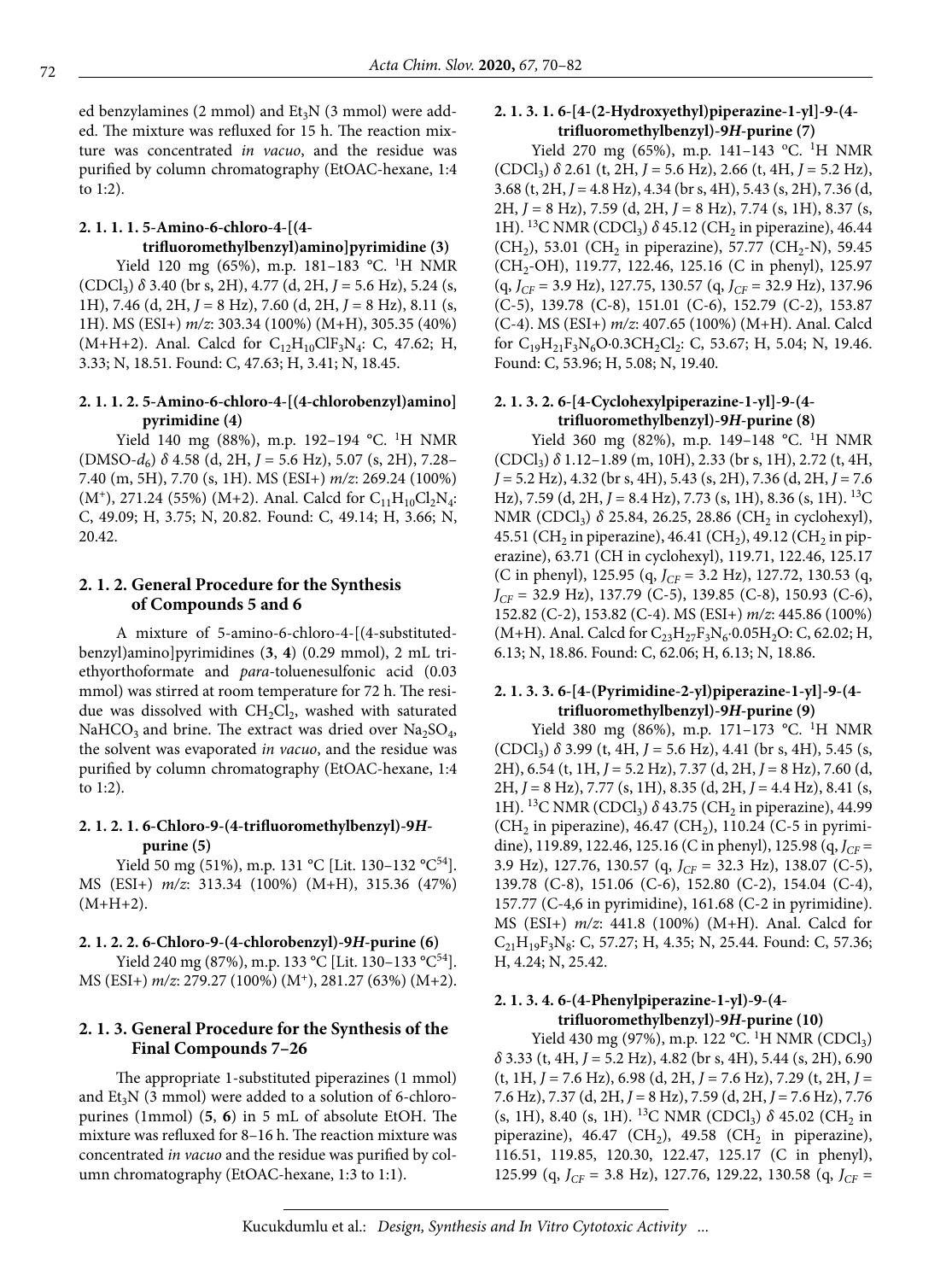32.8 Hz), 138.06 (C in phenyl), 139.79 (C-5), 151.06 (C-8), 151.20 (C-6), 152.83 (C-2), 153.90 (C-4). MS (ESI+) *m/z*: 439.64 (100%) (M+H). Anal. Calcd for  $C_{23}H_{21}F_3N_6$ . 0.15H<sub>2</sub>O: C, 62.61. Found: C, 62.85; H, 4.68; N, 18.66.

#### **2. 1. 3. 5. 6-[4-(4-Methylphenyl)piperazine-1-yl]-9-(4 trifluoromethylbenzyl)-9***H***-purine (11)**

Yield 390 mg (86%), m.p. 156 °C. <sup>1</sup>H NMR (CDCl<sub>3</sub>) *δ* 2.29 (s, 3H), 3.27 (t, 4H, *J* = 5.2 Hz), 4.48 (br s, 4H), 5.44 (s, 2H), 6.90 (d, 2H, *J* = 8.4 Hz), 7.10 (d, 2H, *J* = 8 Hz), 7.37 (d, 2H, *J* = 8 Hz), 7.60 (d, 2H, *J* = 8 Hz), 7.76 (s, 1H), 8.40 (s, 1H). <sup>13</sup>C NMR (CDCl<sub>3</sub>)  $\delta$  20.43 (CH<sub>3</sub>), 45.12 (CH<sub>2</sub> in piperazine), 46.46 (CH<sub>2</sub>), 50.18 (CH<sub>2</sub> in piperazine), 116.89, 119.84, 122.47, 125.18 (C in phenyl), 125.98 (q, *JCF*  $= 3.9$  Hz), 127.75, 129.74, 129.91, 130.58 (q,  $J_{CF} = 32.2$  Hz), 138.02 (C in phenyl), 139.80 (C-5), 149.11 (C-8), 151.05 (C-6), 152.82 (C-2), 153.90 (C-4). MS (ESI+) *m/z*: 453.9 (100%) (M+H). Anal. Calcd for  $C_{24}H_{23}F_3N_6$ : C, 63.71; H, 5.12; N, 18.57. Found: C, 63.76; H, 5.10; N, 18.43.

#### **2. 1. 3. 6. 6-[4-(4-Trifluoromethylphenyl)piperazine-1 yl]-9-(4-trifluoromethylbenzyl)-9***H***-purine (12)**

Yield 60 mg (18%), m.p. 115–118 °C. <sup>1</sup>H NMR (CDCl3) *δ* 3.43 (t, 4H, *J* = 5.2 Hz), 4.48 (br s, 4H), 5.45 (s, 2H), 6.98 (d, 2H, *J* = 8.4 Hz), 7.38 (d, 2H, *J* = 8.4 Hz), 7.52 (d, 2H, *J* = 8.4 Hz), 7.60 (d, 2H, *J* = 8 Hz), 7.77 (s, 1H), 8.40 (s, 1H). <sup>13</sup>C NMR (CDCl<sub>3</sub>)  $\delta$  44.72 (CH<sub>2</sub> in piperazine), 46.51 (CH<sub>2</sub>), 48.24 (CH<sub>2</sub> in piperazine), 114.85, 119.88, 120.92, 121.24, 123.28 (C in phenyl), 126.01 (q, *JCF* = 3.8 Hz), 126.48 (q, *J<sub>CF</sub>* = 3.9 Hz), 127.78, 130.47, 138.22 (C in phenyl), 139.71 (C-5), 151.10 (C-8), 152.81 (C-6), 153.15 (C-2), 153.83 (C-4). MS (ESI+) *m/z*: 507.51 (100%) (M+H). Anal. Calcd for  $C_{24}H_{20}F_6N_6.0.1H_2O \cdot 0.3CH_3$ COOC2H5: C, 56.61; H, 4.26; N, 15.71. Found: C, 56.23; H, 3.93; N, 15.43.

#### **2. 1. 3. 7. 6-[4-(4-Fluorophenyl)piperazine-1-yl]-9-(4 trifluoromethylbenzyl)-9***H***-purine (13)**

Yield 240 mg (55%), m.p. 111-113 °C. <sup>1</sup>H NMR  $(CDCl<sub>3</sub>)$   $\delta$  3.24 (t, 4H, *J* = 5.2 Hz), 4.48 (br s, 4H), 5.45 (s, 2H), 6.91–7.02 (m, 4H), 7.37 (d, 2H, *J* = 8.4 Hz), 7.60 (d, 2H, *J* = 8 Hz), 7.77 (s, 1H), 8.40 (s, 1H). 13C NMR (CDCl3)  $δ$  45.04 (CH<sub>2</sub> in piperazine), 46.48 (CH<sub>2</sub>), 50.62 (CH<sub>2</sub> in piperazine), 115.65 (d, *J* = 21.9 Hz), 118.39 (d, *J* = 7.7 Hz), 119.85, 122.46, 125.16 (C in phenyl), 125.99 (q,  $J_{CF}$  = 3.9 Hz), 127.76, 130.60 (q, *J<sub>CF</sub>* = 32.8 Hz), 138.08 (C in phenyl), 139.77 (C-5), 147.89 (C-8), 151.07 (C-6), 152.81 (C-2), 153.88 (C-4), 157.50 (d, J= 239.3). MS (ESI+) *m/z*: 457.57 (100%) (M+H). Anal. Calcd for  $C_{23}H_{20}F_{4}N_{6}.0.2H_{2}O$ : C, 60.05; H, 4.47; N, 18.27. Found: C, 59.83; H, 4.30; N, 18.11.

#### **2. 1. 3. 8. 6-[4-(2,4-Difluorophenyl)piperazine-1-yl]-9- (4-trifluoromethylbenzyl)-9***H***-purine (14)**

Yield 420 mg (89%), m.p. 193 °C. <sup>1</sup>H NMR (CDCl<sub>3</sub>) *δ* 3.16 (t, 4H, *J* = 5.2 Hz), 4.49 (br s, 4H), 5.45 (s, 2H), 6.78–6.98 (m, 3H), 7.37 (d, 2H, *J* = 8 Hz), 7.60 (d, 2H, *J* = 8 Hz), 7.76 (s, 1H), 8.40 (s, 1H). 13C NMR (CDCl3) *δ* 45.21 (CH<sub>2</sub> in piperazine), 46.48 (CH<sub>2</sub>), 51.19 (CH<sub>2</sub> in piperazine), 104.84 (t, *J* = 24.5 Hz), 110.78 (dd, *J* = 3.8, *J* = 21.9), 119.81 (dd, *J* = 3.9 Hz, *J* =10.3 Hz), 122.46, 125.16 (C in phenyl), 125.99 (q,  $J_{CF}$  = 3.2 Hz), 127.77, 130.59 (q,  $J_{CF}$  = 32.2 Hz), 136.49 (dd, *J* = 3.8, *J* =9 Hz), (C in phenyl), 138.05 (C-5), 139.78 (C-8), 151.08 (C-6), 152.81 (C-2), 153.91 (C-4), 155.75 (dd, *J* =11.6 Hz, *J* =237.3), 158.22 (dd, *J* = 7.7 Hz, *J* = 232.2 Hz), (C in phenyl). MS (ESI+) *m/z*: 475.82 (100%) (M+H). Anal. Calcd for  $C_{23}H_{19}F_5N_6$ : C, 58.23; H, 4.04; N, 17.71. Found: C, 58.29; H, 4.17; N, 17.52.

#### **2. 1. 3. 9. 6-[4-(3,4-Dichlorophenyl)piperazine-1-yl]-9- (4-trifluoromethylbenzyl)-9***H***-purine (15)**

Yield 450 mg (88%), m.p. 136 °C. <sup>1</sup>H NMR (CDCl<sub>3</sub>) *δ* 3.30 (t, 4H, *J* = 4.8 Hz), 4.47 (br s, 4H), 5.45 (s, 2H), 6.79 (dd, 1H, *J* = 9.2 Hz, *J* = 3.2 Hz), 7.00 (d, 3H, *J* = 2.8 Hz), 7.30 (d, 1H, *J* = 9.2 Hz), 7.37 (d, 2H, *J* = 8.4 Hz), 7.60 (d, 2H,  $J = 8$  Hz) 7.77 (s, 1H), 8.40 (s, 1H). <sup>13</sup>C NMR (CDCl<sub>3</sub>)  $δ$  44.71 (CH<sub>2</sub> in piperazine), 46.50 (CH<sub>2</sub>), 49.02 (CH<sub>2</sub> in piperazine), 115.69, 117.65, 119.88, 122.45, 122.80, 125.16, (C in phenyl), 126.01 (q, *J<sub>CF</sub>* = 3.8 Hz), 127.78, 130.54, 130.62 (q, *J<sub>CF</sub>* = 32.9 Hz), 132.90, 138.21 (C in phenyl), 139.71 (C-5), 150.55 (C-8), 151.11 (C-6), 152.80 (C-2), 153.81 (C-4). MS (ESI+) *m/z*: 507.7 (100%) (M+), 509.7 (63%) (M+2), 511.9 (5%) (M+4). Anal. Calcd for  $C_{23}H_{19}Cl_2N_6$ : C, 54.45; H, 3.77; N, 16.56. Found: C, 54.43; H, 3.70; N, 16.54.

#### **2. 1. 3. 10. 6-[4-(Diphenylmethyl)piperazine-1-yl]-9-(4 trifluoromethylbenzyl)-9***H***-purine (16)**

Yield 340 mg (65%), m.p. 179-182 °C.<sup>1</sup>H NMR (CDCl3) *δ* 2.53 (t, 4H, *J* = 5.2 Hz), 4.28 (s, 1H), 4.31 (br s, 4H), 5.40 (s, 2H), 7.17–7.36 (m, 8H), 7.44 (d, 4H, *J* = 7.2 Hz), 7.58 (d, 2H, *J* = 8.4 Hz), 7.67 (s, 1H), 8.33 (s, 1H). 13C NMR (CDCl<sub>3</sub>)  $\delta$  42.82 (CH<sub>2</sub> in piperazine), 43.82 (CH<sub>2</sub>), 49.45 (CH<sub>2</sub> in piperazine), 73.53 (CH), 117.19, 119.91, 122.61 (C in phenyl), 123.3 (q, *J<sub>CF</sub>* = 3.9 Hz), 124.51, 125.17, 125.41, 125.96, 128.95 (q, *J<sub>CF</sub>* = 32.9 Hz), 135.17 (C in phenyl), 137.28 (C-5), 139.64 (C-8), 148.35 (C-6), 150.24 (C-2), 151.32 (C-4). MS (ESI+) *m/z*: 529.68 (100%) (M+H). Anal. Calcd for  $C_{30}H_{27}F_3N_6$ : C, 68.17; H, 5.15; N, 15.90. Found: C, 67.90; H, 5.09; N, 15.71.

#### **2. 1. 3. 11. 6-[4-(2-Hydroxyethyl)piperazine-1-yl]-9-(4 chlorobenzyl)-9***H***-purine (17)**

Yield 290 mg (77%), m.p. 138–141 °C. <sup>1</sup>H NMR (CDCl3) *δ* 2.61 (t, 2H, *J* = 5.6 Hz), 2.66 (t, 4H, *J* = 5.6 Hz), 3.68 (t, 2H, *J* = 5.2 Hz), 3.77 (br s, 4H), 5.34 (s, 2H), 7.21 (d, 2H, *J* = 8.4 Hz), 7.31 (d, 2H, *J* = 8.4 Hz), 7.71 (s, 1H), 8.37 (s, 1H). <sup>13</sup>C NMR (CDCl<sub>3</sub>)  $\delta$  45.11 (CH<sub>2</sub> in piperazine), 46.34 (CH<sub>2</sub>), 53.01 (CH<sub>2</sub> in piperazine), 57.76 (CH<sub>2</sub>-N), 59.46 (CH<sub>2</sub>-OH), 119.79, 128.98, 129.16, 134.26 (C in phenyl), 134.31 (C-5), 137.99 (C-8), 150.98 (C-6), 152.68 (C-2), 153.84 (C-4). MS (ESI+) *m/z*: 373.61 (100%)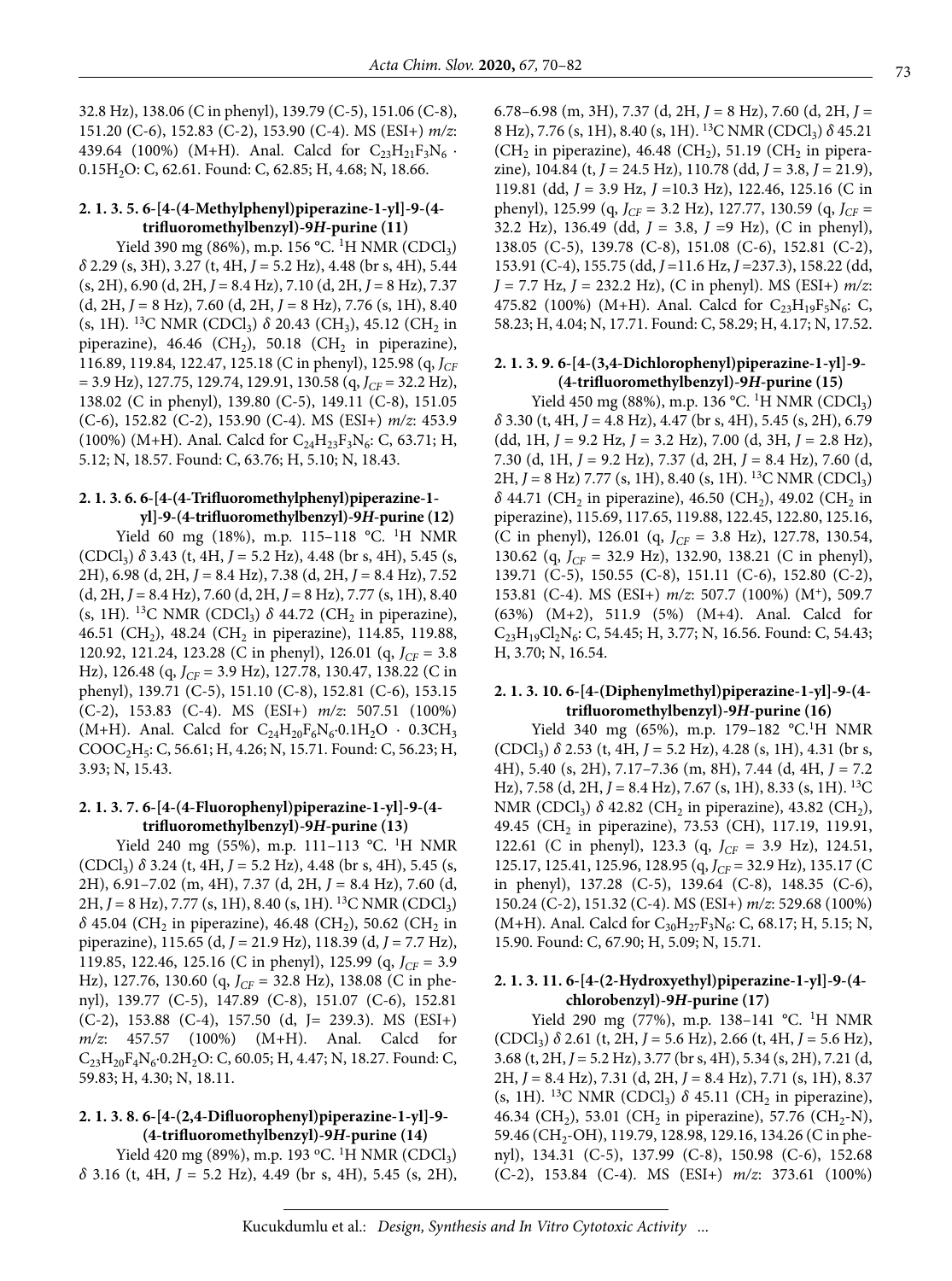(M+H), 375.62 (33%) (M+H+2). Anal. Calcd for  $C_{18}H_{21}CIN_6O \cdot 0.4H_2O$ : C, 56.88; H, 5.78; N, 22.11. Found: C, 56.65; H, 5.44; N, 21.88.

#### **2. 1. 3. 12. 6-[4-Cyclohexylpiperazine-1-yl]-9-(4 chlorobenzyl)-9***H***-purine (18)**

Yield 380 mg (93%), m.p. 125 °C.<sup>1</sup>H NMR (CDCl<sub>3</sub>) δ 1.09–1.99 (m, 10H), 2.54 (br s, 1H), 2.86 (br s, 4H), 4.47 (br s, 4H), 5.31 (s, 2H), 7.19 (d, 2H, *J* = 8.4 Hz), 7.29 (d, 2H,  $J = 8.4$  Hz), 7.70 (s, 1H), 8.35 (s, 1H). <sup>13</sup>C NMR (CDCl<sub>3</sub>)  $\delta$ 25.57, 25.82, 28.11 (CH<sub>2</sub> in cyclohexyl), 44.31 (CH<sub>2</sub> in piperazine), 45.78 (CH<sub>2</sub>), 48.86 (CH<sub>2</sub> in piperazine), 64.53 (CH in cyclohexyl), 119.80, 129.01, 129.16 (C in phenyl), 134.26 (C-5), 138.20 (C-8), 151.02 (C-6), 152.66 (C-2), 153.55 (C-4). MS (ESI+) *m/z*: 411.75 (100%) (M+H), 413.74 (30%) (M+H+2). Anal. Calcd for  $C_{22}H_{27}CIN_6$ : C, 64.30; H, 6.62; N, 20.45. Found: C, 64.28; H, 6.84; N, 20.12.

#### **2. 1. 3. 13. 6-[4-(Pyrimidine-2-yl)piperazine-1-yl]-9-(4 chlorobenzyl)-9***H***-purine (19)**

Yield 280 mg (69%), m.p. 202 °C. <sup>1</sup>H NMR (CDCl<sub>3</sub>) δ 3.99 (t, 4H, *J* = 5.6 Hz), 4.40 (br s, 4H), 5.35 (s, 2H), 6.54 (t, 1H, *J* = 4.4 Hz), 7.21 (d, 2H, *J* = 8.8 Hz), 7.32 (d, 2H, *J* = 8 Hz), 7.74 (s, 1H), 8.34 (d, 2H, *J* = 4.4 Hz), 8.41 (s, 1H). 13C NMR (CDCl<sub>3</sub>)  $\delta$  43.76 (CH<sub>2</sub> in piperazine), 44.98 (CH<sub>2</sub> in piperazine), 46.36 (CH<sub>2</sub>), 110.22 (C-5 in pyrimidine), 119.91, 128.99, 129.17, 134.26 (C in phenyl), 134.30 (C-5), 138.12 (C-8), 151.02 (C-6), 152.69 (C-2), 154.01 (C-4), 157.76 (C-4,6 in pyrimidine), 161.67 (C-2 in pyrimidine). MS (ESI+) *m/z*: 407.77 (100%) (M+H), 409.84 (32%)  $(M+H+2)$ . Anal. Calcd for  $C_{20}H_{19}C/N_8 \cdot 0.43MeOH$ : C, 58.34; H, 4.96; N, 27.54. Found: C, 58.73; H, 5.18; N, 26.27.

#### **2. 1. 3. 14. 6-(4-Phenylpiperazine-1-yl)-9-(4 chlorobenzyl)-9***H***-purine (20)**

Yield 120 mg (82%), m.p. 140-143 °C. <sup>1</sup>H NMR (CDCl3) *δ* 3.33 (t, 4H, *J* = 5.2 Hz), 4.48 (br s, 4H), 5.35 (s, 2H), 6.91 (t, 1H, *J* = 7.6 Hz), 6.98 (d, 2H, *J* = 8 Hz), 7.21 (d, 2H, *J* = 8.8 Hz), 7.25–7.34 (m, 4H), 7.73 (s, 1H), 8.40 (s, 1H). <sup>13</sup>C NMR (CDCl<sub>3</sub>)  $\delta$  45.04 (CH<sub>2</sub> in piperazine), 46.36  $(CH<sub>2</sub>), 49.58 (CH<sub>2</sub> in piperazine), 116.50, 119.87, 120.28,$ 128.99, 129.18, 129.21, 134.28, 134.30 (C in phenyl), 138.10 (C-5), 151.04 (C-8), 151.21 (C-6), 152.73 (C-2), 153.88 (C-4). MS (ESI+) *m/z*: 405.69 (100%) (M+H), 407.69 (%47) (M+H+2). Anal. Calcd for  $C_{22}H_{21}CIN_{6}$ : C, 65.26; H, 5.23; N, 20.76. Found: C, 65.24; H, 5.04; N, 20.70.

#### **2. 1. 3. 15. 6-[4-(4-Methylphenyl)piperazine-1-yl]-9-(4 chlorobenzyl)-9***H***-purine (21)**

Yield 310 mg (75%), m.p. 193 °C. <sup>1</sup>H NMR (CDCl<sub>3</sub>) *δ* 2.28 (s, 3H), 3.26 (t, 4H, *J* = 4.8 Hz), 4.47 (br s, 4H), 5.34 (s, 2H), 6.90 (d, 2H, *J* = 8.4 Hz), 7.10 (d, 2H, *J* = 8 Hz), 7.21 (d, 2H, *J* = 8.8 Hz), 7.31 (d, 2H, *J* = 8 Hz), 7.73 (s, 1H), 8.40 (s, 1H). <sup>13</sup>C NMR (CDCl<sub>3</sub>)  $\delta$  20.44 (CH<sub>3</sub>), 45.03 (CH<sub>2</sub> in piperazine), 46.37 (CH<sub>2</sub>), 50.23 (CH<sub>2</sub> in piperazine), 116.92, 119.85, 128.99, 129.18, 129.74, 129.97, 134.29 (C in phenyl), 138.08 (C-5), 149.06 (C-8), 151.01 (C-6), 152.69 (C-2), 153.84 (C-4). MS (ESI+) *m/z*: 419.78 (100%)  $(M+H)$ , 421.81 (45%) (M+H+2). Anal. Calcd for  $C_{23}H _{23}$ ClN<sub>6</sub>.0.2H<sub>2</sub>O: C, 65.38; H, 5.58; N, 19.89. Found: C, 65.94; H, 5.53; N, 20.06.

#### **2. 1. 3. 16. 6-[4-(4-Trifluoromethylphenyl)piperazine-1-yl]-9-(4-chlorobenzyl)-9***H***-purine (22)**

Yield 330 mg (69%), m.p. 162 °C. <sup>1</sup>H NMR (CDCl<sub>3</sub>) *δ* 3.43 (t, 4H, *J* = 4.8 Hz), 4.48 (br s, 4H), 5.35 (s, 2H), 6.98  $(d, 2H, J = 8.4 Hz)$ , 7.22  $(d, 2H, J = 8.8 Hz)$ , 7.31  $(d, 2H, J = 1.25 dz)$ 8.4 Hz), 7.51 (d, 2H, *J* = 8.4 Hz), 7.40 (s, 1H), 8.40 (s, 1H). <sup>13</sup>C NMR (CDCl<sub>3</sub>)  $\delta$  44.78 (CH<sub>2</sub> in piperazine), 46.43  $(CH<sub>2</sub>), 48.22$  (CH<sub>2</sub> in piperazine), 114.84, 119.87, 120.89, 121.21, 125.97 (C in phenyl), 126.48 (q,  $J_{CF} = 3.8$  Hz), 129,02, 129.21, 134.20 (C in phenyl), 138.31 (C-5), 151.01 (C-8), 152.55 (C-6), 153.13 (C-2), 153.67 (C-4). MS (ESI+) *m/z*: 473.54 (100%) (M+H), 475.52 (40%) (M+H+2). Anal. Calcd for  $C_{23}H_{20}CIF_3N_6$ : C, 58.42; H, 4.26; N, 17.77. Found: C, 58.55; H, 4.30; N, 17.60.

#### **2. 1. 3. 17. 6-[4-(4-Fluorophenyl)piperazine-1-yl]-9-(4 chlorobenzyl)-9***H***-purine (23)**

Yield 280 mg (67%), m.p. 186-188 °C. <sup>1</sup>H NMR  $(CDCl_3)$   $\delta$  3.23 (t, 4H,  $J = 5.2$  Hz), 4.47 (br s, 4H), 5.35 (s, 2H), 6.91–7.02 (m, 4H), 7.21 (d, 2H, *J* = 8.4 Hz), 7.31 (d, 2H,  $J = 8$  Hz), 7.73 (s, 1H), 8.40 (s, 1H). <sup>13</sup>C NMR (CDCl<sub>3</sub>)  $\delta$ 40.31 (CH<sub>2</sub> in piperazine), 41.62 (CH<sub>2</sub>), 45.87 (CH<sub>2</sub> in piperazine), 110.89 (d, *J* = 21.9 Hz), 113.64 (d, *J* = 7.7 Hz), 115.12, 124.24, 124.43, 129.52, 129.54 (C in phenyl), 133.38 (C-5), 143.13 (C-8), 146.28 (C-6), 147.93 (C-2), 149.08 (C-4), 152.75 (d, *J* = 239.9). MS (ESI+) *m/z*: 424 (100%) (M+H), 425.94 (35%) (M+H+2). Anal. Calcd for  $C_{22}H_{20}CIFN_6$ : C, 62.48; H, 4.77; N, 19.87. Found: C, 62.55; H, 4.57; N, 19.84.

#### **2. 1. 3. 18. 6-[4-(2,4-Difluorophenyl)piperazine-1-yl]-9- (4-chlorobenzyl)-9***H***-purine (24)**

Yield 410 mg (93%), m.p. 183-185 °C. <sup>1</sup>H NMR (CDCl3) *δ* 3.15 (t, 4H, *J* = 4.8 Hz), 4.48 (br s, 4H), 5.35 (s, 2H), 6.78–6.96 (m, 3H), 7.22 (d, 2H, *J* = 8.4 Hz), 7.32 (d, 2H, *J* = 8 Hz), 7.73 (s, 1H), 8.40 (s, 1H). <sup>13</sup>C NMR (CDCl<sub>3</sub>)  $δ$  40.53 (CH<sub>2</sub> in piperazine), 41.63 (CH<sub>2</sub>), 46.44 (CH<sub>2</sub> in piperazine), 100.08 (t, *J* = 24.4 Hz), 106.03 (dd, *J* = 21.3 Hz, *J* = 3.9 Hz), 115.05 (dd, *J* = 9.1 Hz, *J* = 3.8 Hz), 124.25, 124.43, 129.52, 131.71 (dd, *J* = 9.1 Hz, J = 3.9), (C in phenyl), 133.35 (C-5), 145.51 (C-8), 146.28 (C-6), 147.90 (C-2), 149.09 (C-4), 151.03 (dd, *J* = 240.6, *J* = 11.6 Hz), 153.46 (dd, *J* = 231.6, *J* = 12.2) (C in phenyl). MS (ESI+) *m/z*: 441.8 (100%) (M+H), 443.8 (37%) (M+H+2). Anal. Calcd for  $C_{22}H_{19}CIF_2N_6$ : C, 59.93; H, 4.34; N, 19.06. Found: C, 59.87; H, 4.24; N, 19.11.

#### **2. 1. 3. 19. 6-[4-(3,4-Dichlorophenyl)piperazine-1-yl]- 9-(4-chlorobenzyl)-9***H***-purine (25)**

Yield 440 mg (92%), m.p. 198-200 °C. <sup>1</sup>H NMR  $(CDCl<sub>3</sub>)$   $\delta$  3.30 (t, 4H, *J* = 4.8 Hz), 4.46 (br s, 4H), 5.35 (s,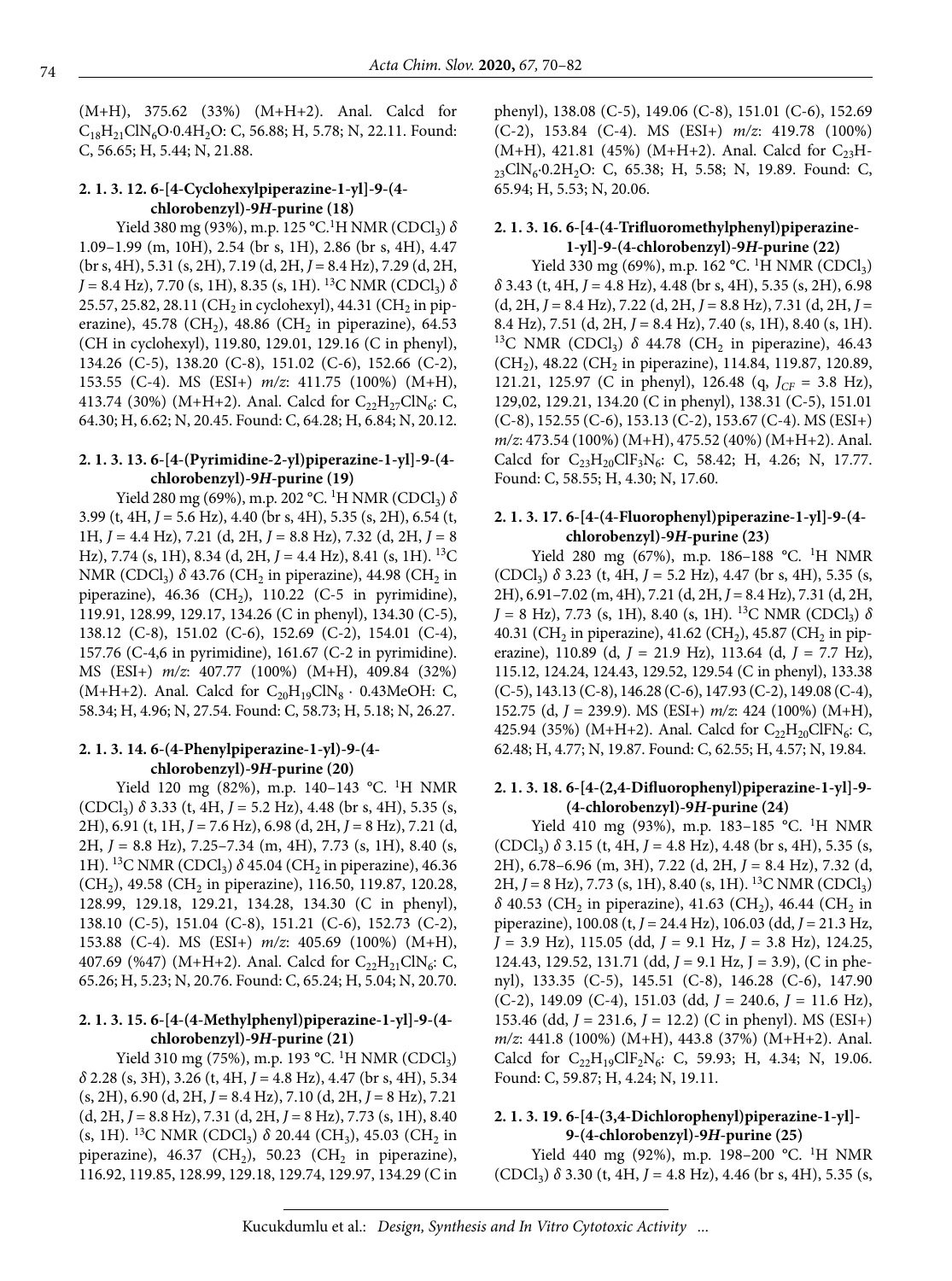2H), 6.79 (dd, 1H, *J* = 2.8 Hz, *J* = 9.2 Hz), 7.00 (d, 1H, *J* = 2.8 Hz), 7.22 (d, 2H, *J* = 8.8 Hz), 7.29–7.33 (m, 3H), 7.74 (s, 1H), 8.40 (s, 1H). <sup>13</sup>C NMR (CDCl<sub>3</sub>) δ 44.75 (CH<sub>2</sub> in piperazine), 46.41 (CH<sub>2</sub>), 49.01 (CH<sub>2</sub> in piperazine), 115.69, 117.64, 119.89, 122.79, 129.01, 129.20, 130.54, 132.90, 134.22, 134.32 (C in phenyl), 138.26 (C-5), 150.56 (C-8), 151.05 (C-6), 152.65 (C-2), 153.75 (C-4). MS (ESI+) *m/z*: 473.7 (100%) (M+), 475.8 (90%) (M+2), 477.8 (35%) (M+4). Anal. Calcd for  $C_{22}H_{19}Cl_3N_6$ : C, 55.77; H, 4.04; N, 17.74. Found: C, 55.50; H, 4.08; N, 17.86.

#### **2. 1. 3. 20. 6-[4-(Diphenylmethyl)piperazine-1-yl]-9-(4 chlorobenzyl)-9***H***-purine (26)**

Yield 310 mg (62%), m.p. 145-147 °C. <sup>1</sup>H NMR (CDCl3) *δ* 2.53 (m, 4H), 4.28 (s, 1H), 4.30 (br s, 4H), 5.28 (s, 2H), 7.14–7.22 (m, 4H), 7.25–7.31 (m, 6H), 7.44 (d, 4H,  $J = 7.2$  Hz), 7.63 (s, 1H), 8.34 (s, 1H). <sup>13</sup>C NMR (CDCl<sub>3</sub>)  $\delta$ 45.37 (CH<sub>2</sub> in piperazine), 46.28 (CH<sub>2</sub>), 52.03 (CH<sub>2</sub> in piperazine), 76.10 (CH), 119.79, 127.06, 127.98, 128.52, 128.98, 129.14, 134.20, 134.36 (C in phenyl), 137.79 (C-5), 142.22 (C-8), 150.89 (C-6), 152.70 (C-2), 153.86 (C-4). MS (ESI+) *m/z*: 495.67 (100%) (M+H), 497.66 (39%) (M+H+2). Anal. Calcd for  $C_{29}H_{27}CIN_6$ : C, 70.36; H, 5.50; N, 16.98. Found: C, 70.17; H, 5.20; N, 16.92.

#### **2. 2. Biological Evaluation**

#### **2. 2. 1. Cells and Culture**

The human primary liver cancer cell lines (Huh7, HepG2, Mahlavu and FOCUS) were grown in Dulbecco's Modified Eagle's Medium (DMEM) (Invitrogen GIBCO) with 10% fetal bovine serum (FBS) (Invitrogen GIBCO), nonessential amino acids, and 1% penicillin (Biochrome). It was incubated at 37  $^{\circ}$ C with 5% CO<sub>2</sub>. DMSO (Sigma) was used as the solvent for the compounds. The concentration of DMSO was always less than 1% in the cell culture medium. The cytotoxic drugs (camptothecin (CPT), 5-fluorouracil (5-FU), fludarabine, and cladribine) used as positive controls were from Calbiochem.

#### **2. 2. 2. Sulforhodamine B (SRB) Assay for Cytotoxicity Screening**

Huh7, HCT116, MCF7, HepG2, Mahlavu, and FO-CUS cells were inoculated (2000−10000 cells/well in 200 μL) in 96-well plates. The next day, the media was refreshed, and the compounds dissolved in DMSO were applied in concentrations between 1 and 40 μM in parallel with DMSO-only treated cells as negative controls. At the 72nd hour of treatment with compounds **7**–**26** and the other drugs, the cancer cells were fixed with 100 μL of 10% (w/v) trichloroacetic acid (TCA) and kept at  $+4$  °C in dark for 1 h. TCA fixation was terminated by washing the wells with  $ddH<sub>2</sub>O$  five times. Air-dried plates were stained with 0.4% sulphorhodamine B (SRB) dissolved in 1% acetic acid solution for 10 min in the dark and at room temperature. The protein-bound and dried SRB dye was then solubilized with 10 mMTris-Base pH 8. The absorbance values were obtained at 515 nm in a microplate reader. The data normalized against DMSO-only treated wells, which were used as controls in serial dilutions. In all experiments, a linear response was observed, with serial dilutions of the compounds and the drugs.

## **3. Results and Discussion**

#### **3. 1. Chemistry**

The 6-(4-substituted piperazine-1-yl)-9-(4-substituted benzyl)purine analogs were synthesized in four steps starting with commercially available 4,6-dichloro-5-nitropyrimidine (**1**) (Scheme 1). The dichloronitropyrimidine was reduced to the corresponding dichloroaminopyrimidine (2) with stannous chloride and ethanol.<sup>53</sup> Amination of 5-amino-4,6-dichloropyrimidine (**2**) with the appropriate benzylamines gave the 4-(4-substituted benzyl)pyrimidines (**3**, **4**). Condensation of compounds **3**, **4** with triethyorthoformate and *para*-toluenesulfonic acid afforded the intermediate 6-chloro-9-(4-substituted benzyl)purines **5**, **6**. 54 Purines substituted at C-6 (**7**–**26**) were synthesized by nucleophilic substitution of the chlorine of 9-substituted purines (**5**, **6**) with the appropriate 4-substituted piperazines in the presence of base.

#### **3. 2. Biological Evaluation**

The antitumor activities of newly synthesized purine analogues were first analyzed on three human cancer cell lines including Huh7 (liver), HCT116 (colon) and MCF7 (breast) cancer cells by using the sulforhodamine B (SRB) method. The  $IC_{50}$  values of the purine compounds were calculated in comparison with DNA topoisomerase inhibitor camptothecin (CPT) and the known cell growth inhibitors fludarabine, cladribine, 5-fluorouracil (5-FU). The data are summarized in Table 1.

All synthesized purine derivatives in this study, except for compound **19**, exhibited important cytotoxic activity against cancer cells Huh7, HCT116, MCF7 with  $IC_{50}$ from 0.05 to 21.7 μM.

As seen from the data in Table 1, all the 6-(trifluoromethylphenyl)piperazine purines, **12** and **22** exhibited excellent cytotoxic activities with  $IC_{50}$  0.08-0.13  $\mu$ M on Huh7 cells comparable to CPT and better than cladribine, fludarabine and 5-FU. In addition, compounds **15** and **25** bearing a 3,4-dichlorophenyl group at the piperazine of the purine, presented a higher cytotoxic activity than known nucleoside drugs cladribine, fludarabine and nucleobase drug 5-FU on Huh7 cells. For the 4-fluorophenyl substituted derivatives **13** and **23**, their best activity is observed for the 9-(4-chlorobenzyl) purine derivative **23** with  $IC_{50}$  value of 0.57  $\mu$ M on Huh7. Cytotoxic activity differences were not observed in the nonsubstituted phe-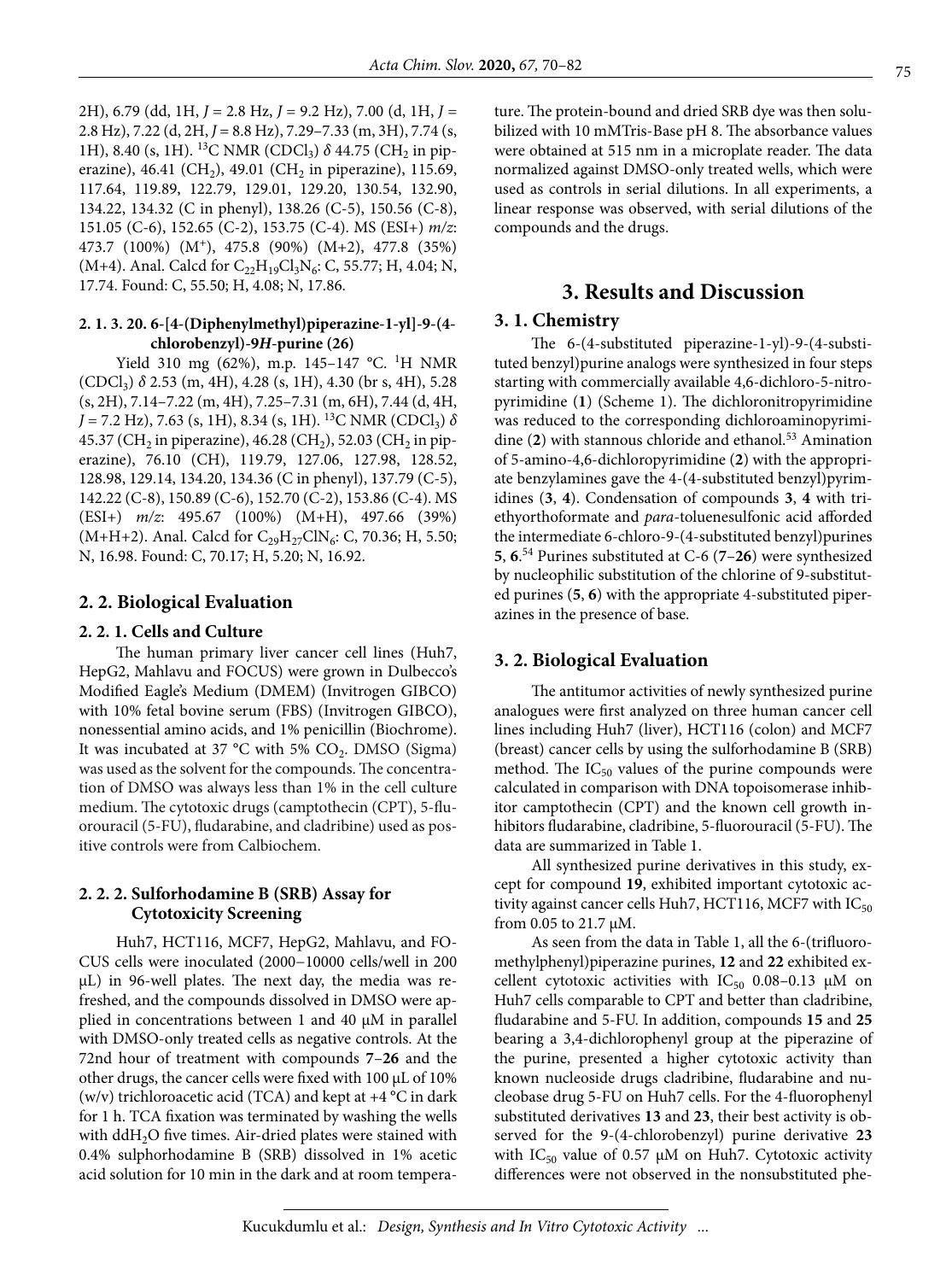

 $7 - 26$ 



Scheme 1. (a) SnCl<sub>2</sub>·2H<sub>2</sub>O, EtOH; (b) 4-substituted benzylamine, EtOH, Et<sub>3</sub>N; (c) HC(OEt)<sub>3</sub>, pTSA; (d) 4-substituted piperazine, Et<sub>3</sub>N, EtOH

Kucukdumlu et al.: *Design, Synthesis and In Vitro Cytotoxic Activity ...*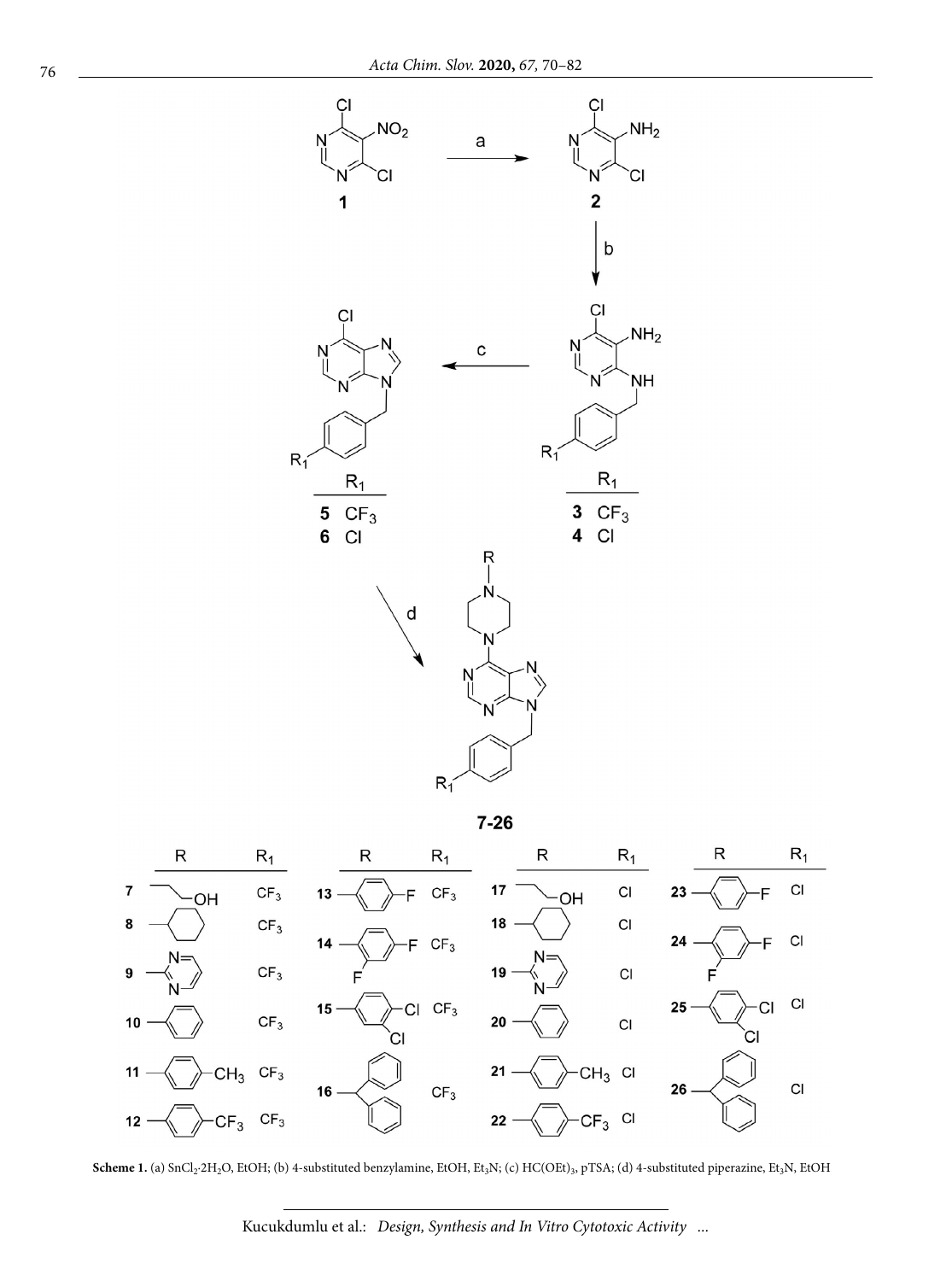**Table 1.** *In vitro* cytotoxicity of compounds **7**–**26** on different human cancer cell lines



| Compound                 | $\mathbf R$     | Cancer cell lines, IC <sub>50</sub> (µM) <sup>a</sup><br>$R_1$<br>Huh7<br><b>HCT116</b> |                  |                  | MCF7             |
|--------------------------|-----------------|-----------------------------------------------------------------------------------------|------------------|------------------|------------------|
| $\overline{\phantom{a}}$ | <b>OH</b>       | CF <sub>3</sub>                                                                         | $18.25 \pm 0.55$ | $19.14 \pm 0.75$ | $17.83 \pm 0.56$ |
| ${\bf 8}$                |                 | CF <sub>3</sub>                                                                         | $7.86 \pm 0.04$  | $7.74\pm0.08$    | $6.51\pm0.52$    |
| 9                        |                 | CF <sub>3</sub>                                                                         | $9.6\pm0.6$      | $11.3 \pm 2.1$   | $17.8 \pm 0.2$   |
| 10                       |                 | CF <sub>3</sub>                                                                         | $0.86\pm0.19$    | $0.28\pm0.003$   | $0.16 \pm 0.037$ |
| 11                       | CH <sub>3</sub> | CF <sub>3</sub>                                                                         | ${<}1.0$         | < 0.1            | $<\!\!1.0$       |
| 12                       | CF <sub>3</sub> | CF <sub>3</sub>                                                                         | $0.13\pm0.12$    | $0.42\pm0.08$    | $0.4\,$          |
| 13                       |                 | CF <sub>3</sub>                                                                         | $1.54\pm0.10$    | $1.26\pm0.13$    | $1.12\pm0.16$    |
| 14                       |                 | CF <sub>3</sub>                                                                         | $5.05 \pm 0.52$  | $5.51 \pm 0.29$  | $4.24 \pm 1.17$  |
| 15                       | СI              | CF <sub>3</sub>                                                                         | $0.6\pm0.1$      | $0.74\pm0.05$    | $<1.0$           |
| 16                       |                 | CF <sub>3</sub>                                                                         | $15.55 \pm 1.09$ | $12.97 \pm 1.11$ | $12.13 \pm 0.38$ |
| 17                       | -OH             | Cl                                                                                      | $21.8 \pm 2.7$   | $18.96\pm0.06$   | $21.8 \pm 4.4$   |
| 18                       |                 | Cl                                                                                      | $9.26\pm0.59$    | $8.87\pm0.35$    | $8.61\pm0.26$    |
| 19                       |                 | Cl                                                                                      | $38.0 \pm 5.1$   | $57.1 \pm 8.8$   | $100.9 \pm 28.0$ |
| 20                       |                 | Cl.                                                                                     | $0.56 \pm 0.12$  | $0.26 \pm 0.17$  | $0.38 \pm 0.07$  |
| 21                       | CH <sub>3</sub> | $\mathop{\rm Cl}\nolimits$                                                              | $<0.1$           | $0.26\pm0.35$    | $0.48\pm0.50$    |
| 22                       | CF <sub>3</sub> | $\mathop{\rm Cl}\nolimits$                                                              | $0.08\pm0.06$    | $0.04\pm0.004$   | $0.05\,$         |
| 23                       |                 | Cl                                                                                      | $0.57\pm0.12$    | $0.14\pm0.10$    | $2.80 \pm 3.22$  |

Kucukdumlu et al.: *Design, Synthesis and In Vitro Cytotoxic Activity ...*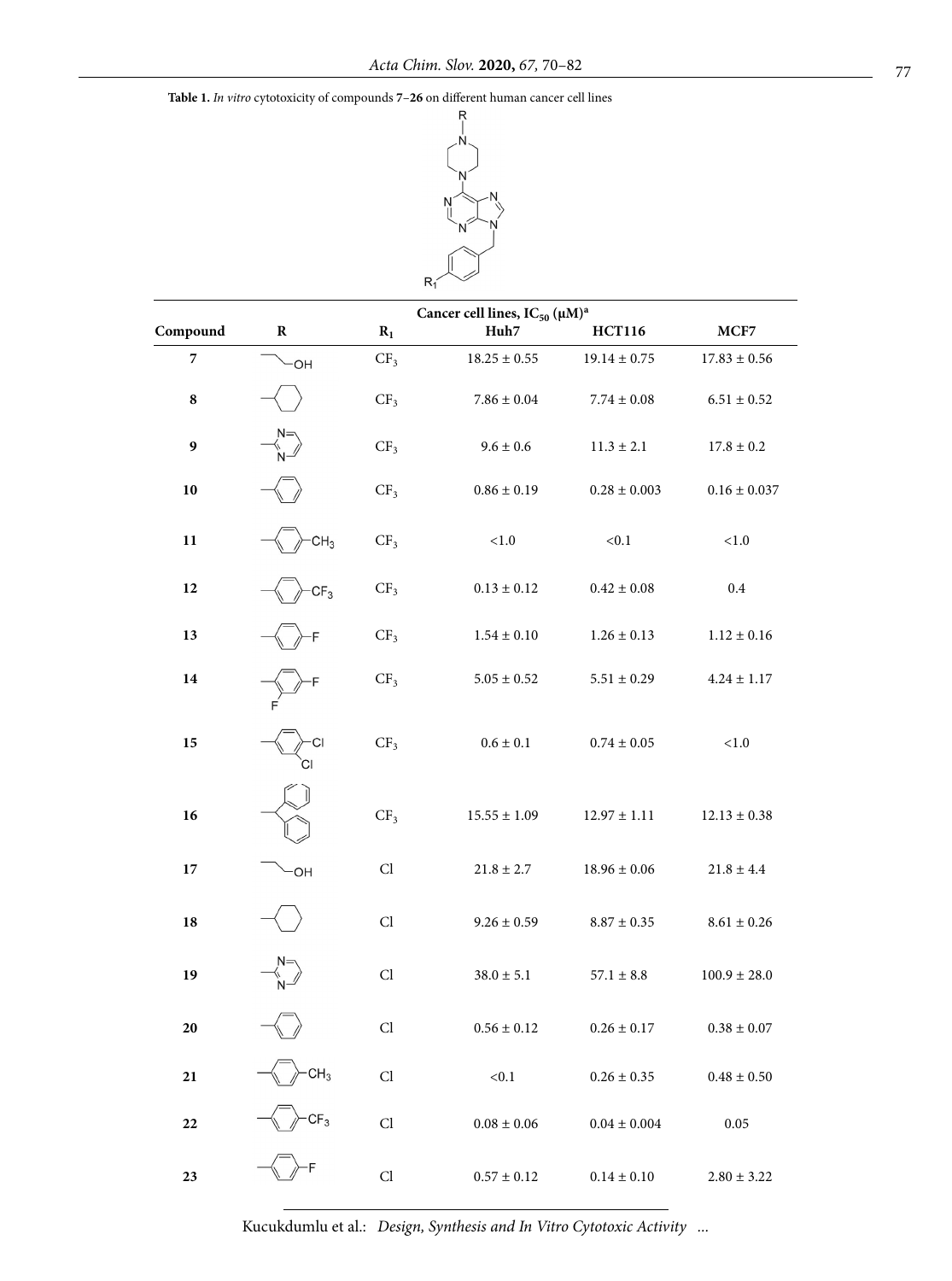| 24          | F               | Cl | $9.38 \pm 0.65$ | NI                | NI               |
|-------------|-----------------|----|-----------------|-------------------|------------------|
| 25          | <b>CI</b><br>СI | Cl | $0.31 \pm 0.10$ | $13.0 \pm 0.38$   | $7.08 \pm 3.03$  |
| 26          |                 | Cl | $20.1 \pm 6.8$  | $13.15 \pm 0.06$  | $14.02 \pm 0.67$ |
| <b>CPT</b>  |                 |    | < 0.1           | $0.034 \pm 0.036$ | < 0.1            |
| $5-FU$      |                 |    | $30.6 \pm 1.8$  | $4.1 \pm 0.3$     | $3.5 \pm 0.7$    |
| Fludarabine |                 |    | $28.4 \pm 19.2$ | $8.0 \pm 3.4$     | $15.2 \pm 0.1$   |
| Cladribine  |                 |    | $0.9 \pm 0.7$   | < 0.1             | $2.4 \pm 2.4$    |

 $a$  IC<sub>50</sub> values were calculated from the cell growth inhibition percentages obtained with 5 different concentrations (40, 20, 10, 5, and 2.5  $\mu$ M) of each molecule incubated for 72 h. NI: no inhibition.

|             | HCC Cancer cell lines, $IC_{50} (\mu M)^a$<br>Mahlavu<br>Huh7 |                 |                 |                 |  |  |  |
|-------------|---------------------------------------------------------------|-----------------|-----------------|-----------------|--|--|--|
| Compound    |                                                               | HepG2           |                 | <b>FOCUS</b>    |  |  |  |
| 7           | $28.9 \pm 4.0$                                                | $25.2 \pm 4$    | NI              | NI              |  |  |  |
| 8           | $5.36 \pm 0.2$                                                | $6.4 \pm 0.5$   | $8.0 \pm 0.2$   | $6.4 \pm 0.6$   |  |  |  |
| 9           | $3.32 \pm 1.3$                                                | $4.3 \pm 0.6$   | $6.0 \pm 0.1$   | $7.2 \pm 1.7$   |  |  |  |
| 10          | $1.45 \pm 0.2$                                                | $1.4 \pm 0.2$   | $1.9 \pm 0.4$   | $1.5 \pm 0.5$   |  |  |  |
| 11          | $0.29 \pm 0.4$                                                | < 1.0           | NI              | $0.5 \pm 0.1$   |  |  |  |
| 12          | $0.13 \pm 0.1$                                                | $0.1 \pm 0.04$  | < 0.1           | < 0.1           |  |  |  |
| 13          | $2.13 \pm 0.1$                                                | $1.6 \pm 0.2$   | $2.3 \pm 0.3$   | $1.9 \pm 0.1$   |  |  |  |
| 14          | $5.48 \pm 0.2$                                                | $3.8 \pm 0.5$   | $4.8 \pm 0.2$   | $5.1 \pm 0.5$   |  |  |  |
| 15          | $0.24 \pm 0.1$                                                | < 0.1           | $8.2 \pm 1.4$   | $1.4 \pm 0.3$   |  |  |  |
| 16          | $19.4 \pm 1.7$                                                | $32.3 \pm 23.9$ | $10.8 \pm 0.4$  | $11.6 \pm 0.4$  |  |  |  |
| 17          | $23.9 \pm 0.5$                                                | $69.4 \pm 25.7$ | $85.4 \pm 26.9$ | $83.3 \pm 14.2$ |  |  |  |
| 18          | $6.74 \pm 0.3$                                                | $7.3 \pm 1.3$   | $13.1 \pm 1.2$  | $9.1 \pm 0.9$   |  |  |  |
| 20          | $1.89 \pm 0.1$                                                | $1.5 \pm 0.2$   | $2.3 \pm 0.1$   | $0.2 \pm 0.1$   |  |  |  |
| 22          | $0.23 \pm 0.1$                                                | < 0.1           | < 0.1           | < 0.1           |  |  |  |
| 23          | $2.33 \pm 0.2$                                                | $1.8 \pm 0.4$   | $3.2 \pm 0.2$   | $4.5 \pm 0.5$   |  |  |  |
| 24          | $2.22 \pm 0.4$                                                | $1.4 \pm 1.1$   | $11.1 \pm 1.9$  | $5.1 \pm 1.5$   |  |  |  |
| 25          | < 0.1                                                         | < 0.1           | $5.6 \pm 0.1$   | $1.2 \pm 0.3$   |  |  |  |
| 26          | $16.4 \pm 1.7$                                                | $11.7 \pm 1.4$  | $12.1 \pm 0.6$  | $1 \pm 1$       |  |  |  |
| <b>CPT</b>  | < 0.1                                                         | < 0.1           | < 0.1           | < 0.1           |  |  |  |
| $5-FU$      | $30.6 \pm 1.8$                                                | $0.8 \pm 0.26$  | $10.0 \pm 1.8$  | $3.7 \pm 0.5$   |  |  |  |
| Fludarabine | $28.4 \pm 19.2$                                               | $17.0 \pm 5.9$  | $13.5 \pm 4.9$  | $13.7 \pm 1.2$  |  |  |  |
| Cladribine  | $0.9 \pm 0.7$                                                 | $0.4 \pm 0.1$   | < 0.1           | < 0.1           |  |  |  |
|             |                                                               |                 |                 |                 |  |  |  |

**Table 2.** IC<sub>50</sub> values of  $7-18$ , **20**, **22-26** against hepatocellular carcinoma (HCC) cell lines Huh7, HepG2, MAHLAVU, FOCUS.

 $\rm{^{a}}$  IC<sub>50</sub> values were calculated from the cell growth inhibition percentages obtained with 5 different concentrations (40, 20, 10, 5, and 2.5 μM) of each molecule incubated for 72 h. NI: No inhibition

nyl and 4-methyl phenyl group bearing purin derivatives (**10**, **11**, **20**, **21**) and these compounds had significantly higher bioactivity (IC<sub>50</sub> < 1.0  $\mu$ M) compared to 5-FU, fludarabine, cladribine against Huh7 cell.

Within the tested purine analogs on HCT116 cell, compounds **11** and **22** showed superior cytotoxic activity (IC<sub>50</sub> < 0.1 and 0.04  $\mu$ M, respectively) compared to 5-FU (IC<sub>50</sub> 4.1), fludarabine (IC<sub>50</sub> 8.0 µM), cladribine (IC<sub>50</sub> < 0.1

Kucukdumlu et al.: *Design, Synthesis and In Vitro Cytotoxic Activity ...*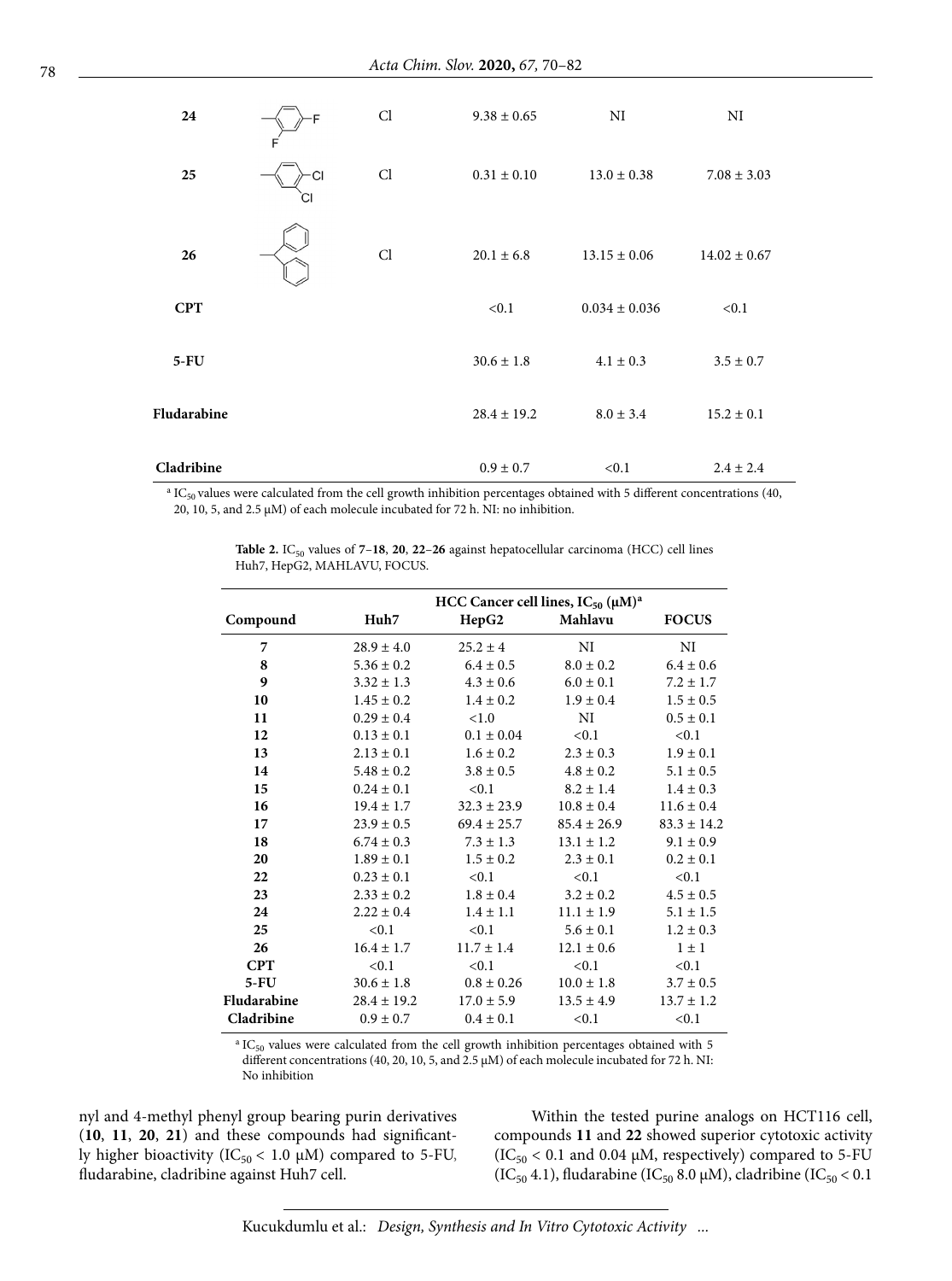

**Figure 3.** Percent cell death in the presence of most active compounds. Huh7, HepG2, Mahlavu and FOCUS cells were inoculated in 96-well plates. All molecules and their DMSO controls were administered to the cells in triplicate with five different concentrations: 40, 20, 10, 5, and 2.5 μM. After 72 h of incubation, SRB assays were generated, and the cell death percentages were calculated in comparison with DMSO-treated wells.

μM) and CPT (IC<sub>50</sub> 0.034 μM). Furthermore, compounds **10**, **12**, **15**, **20**, **21**, **23** had a better cytotoxic activity (IC<sub>50</sub> < 1.0 μM) than 5-FU and fludarabine against HCT116 cell line.

Purine **22**, one of the most cytotoxic molecules, displayed a significant  $IC_{50}$  value of 0.05  $\mu$ M comparable to CPT ( $IC_{50}$  < 0.1  $\mu$ M) on MCF7. Compound 22 also displayed better cytotoxic bioactivities on MCF7 cells with respect to 5-FU ( $IC_{50}$  3.5  $\mu$ M) and known nucleoside drugs cladribine (IC<sub>50</sub> 2.4 μM) and fludarabine (IC<sub>50</sub> 15.2 μM), on MCF7 cells. In addition, the cytotoxic activity against MCF7 cell line of purines **7**–**26** was evaluated.

Significant bioactivity was also observed for compounds **10** (IC<sub>50</sub> 0.16 μM), **12** (IC<sub>50</sub> 0.4 μM), **20** (IC<sub>50</sub> 0.38 μM), **21** (IC<sub>50</sub> 0.48 μM), **11**, **15** (IC<sub>50</sub> < 1.0 μM) on MCF7 cells.

We then screened the anticancer activity of the most potent purine analogs against further hepatocellular cancer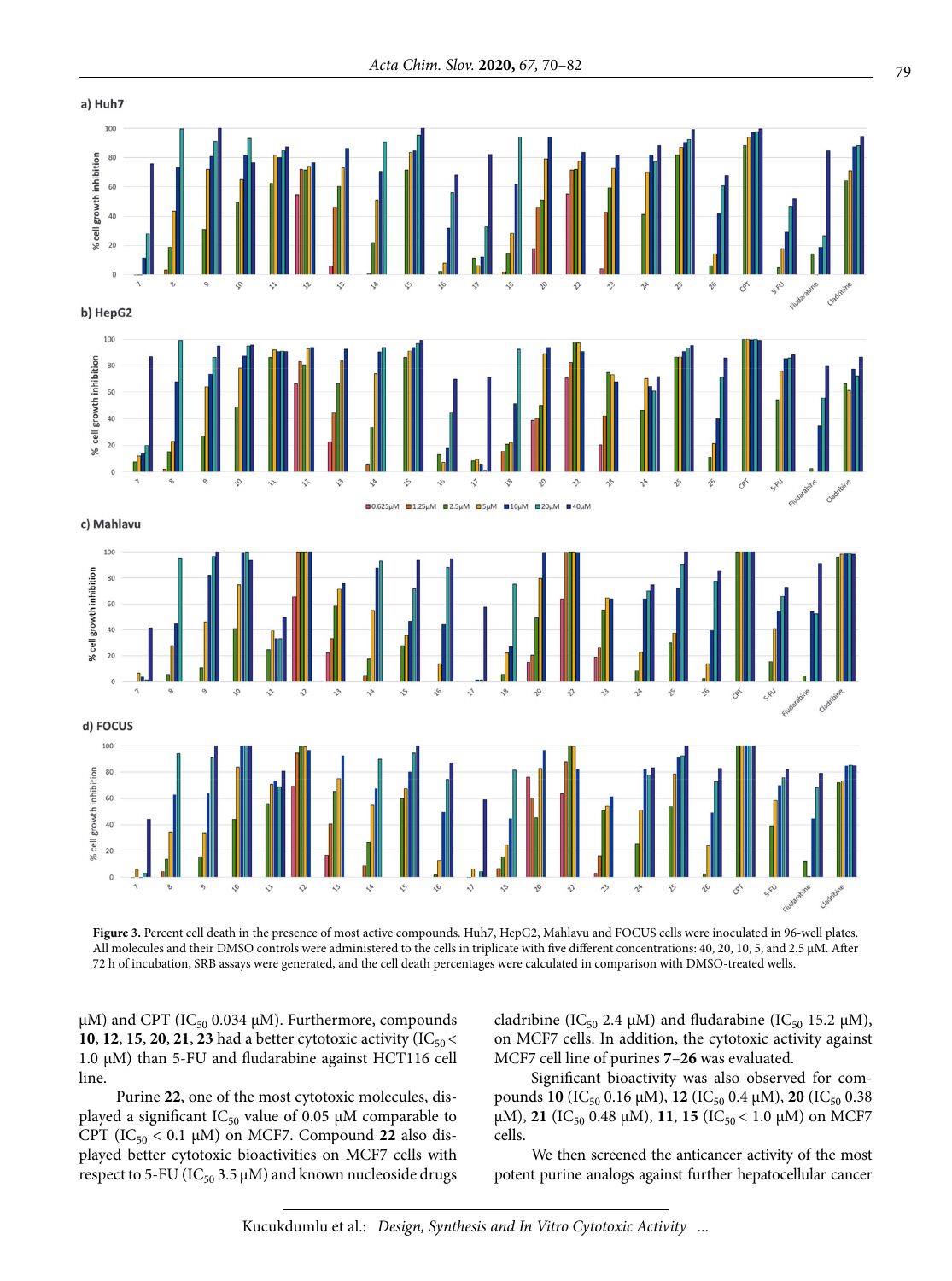

**Figure 4. a)** Chemical structures of the most active purine analogs **12**, **22**, **15** and **25 b)** Percent cell death in the presence of most active compounds (**12**, **22**, **15** and **25**). Huh7 cells were inoculated in 96-well plates. All molecules and their DMSO controls were administered to the cells in triplicate with corresponding different concentrations: 0.625, 1.25, 2.5, 5, 10, 20, and 40μM. After 72 h of incubation, SRB assays were generated, and the cell death percentages were calculated in comparison with DMSO-treated wells.

(HCC) cells lines (Table 2, Figure 3). We observed that the most important cell growth inhibition in the presence of 6-(4-(4-trifluoromethylphenyl)piperazine)-9-(4-trifluoromethylbenzyl)purine derivative **12** and its 9-(4-chlorobenzyl) analogue 22, with  $IC_{50}$  values of  $< 0.1 - 0.23$   $\mu$ M against all the HCC cell lines. Compounds **12** and **22** also showed comparable cytotoxic effects with CPT and cladribine on these cell lines. Furthermore, **12** and **22** showed a better biological activity than the standard anticancer agents 5-FU and fludarabine in HCC cell lines (Table 2). The 6-(4-(2,4-dichlorophenyl)piperazine analogs **15**, **25** were also very active ( $IC_{50}$  < 0.1–0.24  $\mu$ M) against Huh7 and HepG2 cell lines.

## **4. Conclusion**

We designed and synthesized twenty novel purine analogs **7**–**26** bearing substituted piperazine at the C-6, substituted benzyl group at the N-9, by the multistep reactions, starting from 4,6-dichloro-5-nitropyrimidine. The cytotoxic activities of the compounds were evaluated first in human liver (Huh7), breast (MCF7), colon (HCT116) and then in hepatocellular carcinoma cells (HCC): Huh7, HepG2, Mahlavu and FOCUS. Our results demonstrated that the 6-(trifluoromethylphenyl)piperazine analogs **12**, **22** with  $IC_{50}$  values less than 0.5  $\mu$ M were promising molecules as cytotoxic agents on Huh7, MCF7 and HCT116 cancer cells. In order to investigate the use of potential cytotoxic agents on HCC, the bioactivity of the purine analogs was also tested in a panel of liver cancer cells. Molecules **12** and **22**, that were synthesized as putative cytotoxic compounds, displayed the best anticancer bioactivities ( $IC_{50}$  < 0.1–0.23  $\mu$ M) against HCC cell lines (Figure 4). These results indicate that these compounds can be considered as promising lead molecules for the development of potential anticancer agents.

#### **Acknowledgements**

This work was supported by the Scientific and Technological Research Council of Turkey-TUBITAK (TBAG-109T987), the KANSIL-2016H121540 (Ministry of Development, Turkey).

## **5. References**

- 1. M. E. Welsch, S. A. Snyder, B. R. Stockwell, *Curr. Opin. Chem. Biol.* **2010**, *14*, 347–361. **DOI:**[10.1016/j.cbpa.2010.02.018](https://doi.org/10.1016/j.cbpa.2010.02.018)
- 2. I. Moriguchi, Y. Kanada, *Chem. Pharm. Bull.* **1977**, *25*, 926– 935. **DOI:**[10.1248/cpb.25.926](https://doi.org/10.1248/cpb.25.926)
- 3. A. Brathe, G. Andresen, L. L. Gundersen, K. E. Malterud, F. Rise, *Bioorg. Med. Chem.* **2002**, *10*, 1581–1586. **DOI:**[10.1016/S0968-0896\(01\)00427-8](https://doi.org/10.1016/S0968-0896(01)00427-8)

Kucukdumlu et al.: *Design, Synthesis and In Vitro Cytotoxic Activity ...*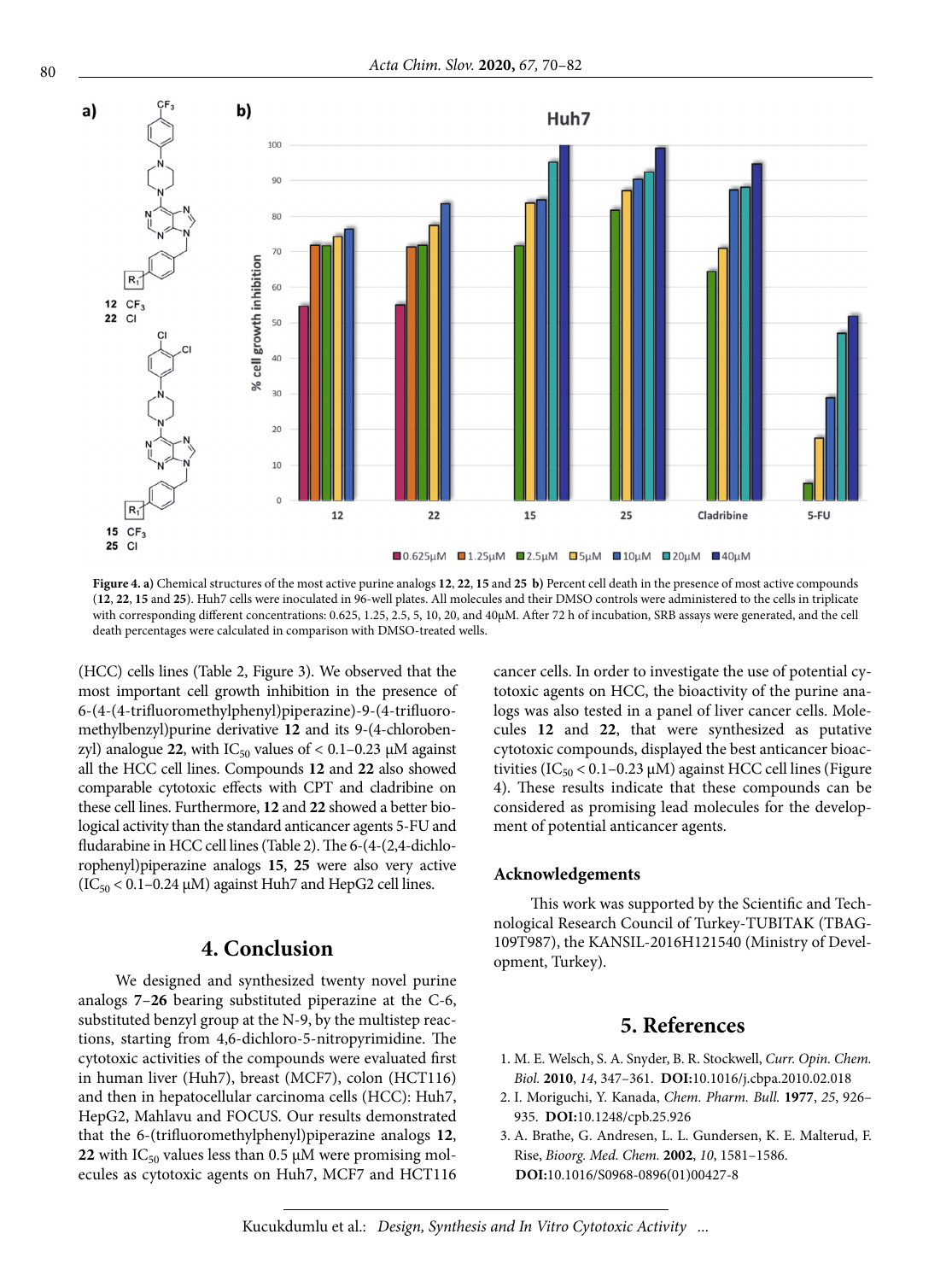- 4. A. Brathe, L. L. Gundersen, K. E. Malterud, F. Rise, *Arch. Pharm. Chem. Life Sci.* **2005**, *338*, 159–166. **DOI:**[10.1002/ardp.200400951](https://doi.org/10.1002/ardp.200400951)
- 5. S. F. Laufer, D. M. Domeyer, T. R. Scior, W. Albrecht, D. R. J. Hauser, *J. Med. Chem.* **2005**, *48*, 710–722. **DOI:**[10.1021/jm0408767](https://doi.org/10.1021/jm0408767)
- 6. J. A. Montgomery, K. Hewson, *J. Med. Chem.* **1968**, *11*, 48–52. **DOI:**[10.1021/jm00307a010](https://doi.org/10.1021/jm00307a010)
- 7. G. Andersen, L. L. Gundersen, J. Nissen-Meyer, F. Rise, B. Spilsberg, *Bioorg. Med. Chem. Lett.* **2002**, *12*, 567–569. **DOI:**[10.1016/S0960-894X\(01\)00803-4](https://doi.org/10.1016/S0960-894X(01)00803-4)
- 8. J. F. Wang, L. R. Zhang, Z. J. Yang, L. H. Zhang, *Bioorg. Med. Chem.* **2004**, *12*, 1425–1429. **DOI:**[10.1016/j.bmc.2004.01.005](https://doi.org/10.1016/j.bmc.2004.01.005)
- 9. M. Hocek, P. Naus, R. Pohl, I. Votruba, P. A. Furman, P. M. Tharnish, M. J. Otto, *J. Med. Chem.* **2005**, *48*, 5869–5873. **DOI:**[10.1021/jm050335x](https://doi.org/10.1021/jm050335x)
- 10. A. Kucukdumlu, M. Tuncbilek, E. B. Guven, R. C. Atalay, *Acta Chim. Slov.* **2017**, *64*, 621–632. **DOI:**[10.17344/acsi.2017.3419](https://doi.org/10.17344/acsi.2017.3419)
- 11. R. W. Sidwell, J. H. Huffman, G. P. Khare, L. B. Allen, J. T. Witkowski, R. K. Robins, *Science*. **1972**, *177*, 705–706. **DOI:**[10.1126/science.177.4050.705](https://doi.org/10.1126/science.177.4050.705)
- 12. E. De Clercq, *Biochem. Pharmacol.* **1987**, *36*, 2567–2575. **DOI:**[10.1016/0006-2952\(87\)90533-8](https://doi.org/10.1016/0006-2952(87)90533-8)
- 13. E. De Clercq, *Nucleosides Nucleotides*. **1998**, *17*, 625–634. **DOI:**[10.1080/07328319808005205](https://doi.org/10.1080/07328319808005205)
- 14. E. De Clercq, *Antiviral Res.* **2005**, *67*, 56–75. **DOI:**[10.1016/j.antiviral.2005.05.001](https://doi.org/10.1016/j.antiviral.2005.05.001)
- 15. B. Y. Kim, J. B. Ahn, H. W. Lee, S. K. Kang, J. H. Lee, J. S. Shin, S. K. Ahn, C. I. Hong, S. S. Yoon, *Eur. J. Med. Chem.* **2004**, *39*, 433–447. **DOI:**[10.1016/j.ejmech.2004.03.001](https://doi.org/10.1016/j.ejmech.2004.03.001)
- 16. G. Jin, C. C. N. Wu, R. I. Tawatao, M. Chan, D. A. Carson, H. B. Cottam, *Bioorg. Med. Chem. Lett.* **2006**, *16*, 4559–4563. **DOI:**[10.1016/j.bmcl.2006.06.017](https://doi.org/10.1016/j.bmcl.2006.06.017)
- 17. E. M. Peterson, J. Brownell, R. Vince, *J. Med. Chem.* **1992**, *35*, 3991–4000. **DOI:**[10.1021/jm00100a003](https://doi.org/10.1021/jm00100a003)
- 18. A. Gangjee, A. Vasudevan, S. F. Queener, *J. Med. Chem.* **1997**, *40*, 3032–3039. **DOI:**[10.1021/jm970271t](https://doi.org/10.1021/jm970271t)
- 19. G. Gumina, C. K. Chu, *Org. Lett.* **2002**, *4*, 1147–1149. **DOI:**[10.1021/ol025562x](https://doi.org/10.1021/ol025562x)
- 20. F. Bordon-Pallier, N. Jullian, P. Ferrari, A. M. Girard, M. T. Bocquel, J. Biton, N. Bouquin, J. L. Haesslein, *Biochim. Biophys. Acta.* **2004**, *1697*, 211–223. **DOI:**[10.1016/j.bbapap.2003.11.025](https://doi.org/10.1016/j.bbapap.2003.11.025)
- 21. P. R. Patel, C. Ramalingan, Y. T. Park, *Bioorg. Med. Chem. Lett.* **2007**, *17*, 6610–6614. **DOI:**[10.1016/j.bmcl.2007.09.060](https://doi.org/10.1016/j.bmcl.2007.09.060)
- 22. M. Tuncbilek, Z. Ates-Alagoz, N. Altanlar, A. Karayel, S. Ozbey, *Bioorg. Med. Chem.* **2009**, *17*, 1693–1700. **DOI:**[10.1016/j.bmc.2008.12.050](https://doi.org/10.1016/j.bmc.2008.12.050)
- 23. J. G. Kuhn, *Ann Pharmacother.* **2001**, *35*, 217–227. **DOI:**[10.1345/aph.10096](https://doi.org/10.1345/aph.10096)
- 24. C. M. Galmarini, J. R. Mackey, C. Dumontet, *Lancet Oncol.* **2002**, *3*, 415–424. **DOI:**[10.1016/S1470-2045\(02\)00788-X](https://doi.org/10.1016/S1470-2045(02)00788-X)
- 25. D. Sampath, V. A. Rao, W. Plunkett, *Oncogene.* **2003**, *22*, 9063–9074. **DOI:**[10.1038/sj.onc.1207229](https://doi.org/10.1038/sj.onc.1207229)
- 26. C. M. Galmarini, F. Popowycz, B. Joseph, *Curr. Med. Chem.* **2008**, *15*, 1072–1082. **DOI:**[10.2174/092986708784221449](https://doi.org/10.2174/092986708784221449)
- 27. G. Escherich, S. Richards, L. J. Stork, A. J. Vora, *Leukemia*. **2011**, *25*, 95–959. **DOI:**[10.1038/leu.2011.37](https://doi.org/10.1038/leu.2011.37)
- 28. P. N. Munshi, M. Lubin, J. R. Bertino, *Oncologist.* **2014**, *19*, 760–765. **DOI:**[10.1634/theoncologist.2014-0178](https://doi.org/10.1634/theoncologist.2014-0178)
- 29. S. A. Johnson, W. Thomas, *Hematol. Oncol.* **2000**, *18*, 141–153. **DOI:**[10.1002/1099-1069\(200012\)18:4<141::AID-HON666](https://doi.org/10.1002/1099-1069(200012)18:4%3C141::AID-HON666%3E3.0.CO;2-)  [>3.0.CO;2-#](https://doi.org/10.1002/1099-1069(200012)18:4%3C141::AID-HON666%3E3.0.CO;2-)
- 30. S. A. Johnson, *Expert Opin. Pharmacother.* **2001**, *2*, 929–943.
- 31. W. B. Parker, J. A. 3rd Secrist, W. R. Waud, *Curr. Opin. Invest. Drugs.* **2004**, *5*, 592–596.
- 32. E. Lech-Maranda, A. Korycka, T. Robak, *Mini-Rev Med Chem.* **2006**, *6*, 575–581. **DOI:**[10.2174/138955706776876212](https://doi.org/10.2174/138955706776876212)
- 33. M. S. Ricci, W. X. Zong, *Oncologist.* **2006**, *11*, 342−357. **DOI:**[10.1634/theoncologist.11-4-342](https://doi.org/10.1634/theoncologist.11-4-342)
- 34. M. Collado, M. Serrano, *Nature Rev. Cancer*. **2006**, *6*, 472−476. **DOI:**[10.1038/nrc1884](https://doi.org/10.1038/nrc1884)
- 35. C. Nardella, J. G. Clohessy, A. Alimonti, P. P. Pandolfi, *Nature Rev. Cancer*. **2011**, *11*, 503–511. **DOI:**[10.1038/nrc3057](https://doi.org/10.1038/nrc3057)
- 36. J. L. Haesslein, N. Jullian, *Curr. Topics Med. Chem.* **2002**, *2*, 1037–1050. **DOI:**[10.2174/1568026023393291](https://doi.org/10.2174/1568026023393291)
- 37. W. F. De Azevedo, S. Leclerc, L. Meijer, L. Havlicek, M. Strnad, S. H. Kim, *Eur. J. Biochem.* **1997**, *243*, 518–526. **DOI:**[10.1111/j.1432-1033.1997.0518a.x](https://doi.org/10.1111/j.1432-1033.1997.0518a.x)
- 38. Y. T. Chang, N. S. Gray, G. R. Rosania, D. P. Sutherlin, S. Kwon, T. C. Norman, R. Sarohia, M. Leost, L. Meijer, P. G. Schultz, *Chem. and Biol.* **1999**, *6*, 361–375. **DOI:**[10.1016/S1074-5521\(99\)80048-9](https://doi.org/10.1016/S1074-5521(99)80048-9)
- 39.K. Zurbonsen, A. Michel, P. A. Bonnet, L. Gannoun-Zaki, M. N. Mathieu, C. Chevillard, *Eur. J. Pharmacol*. **1997**, *320*, 215– 221. **DOI:**[10.1016/S0014-2999\(96\)00890-4](https://doi.org/10.1016/S0014-2999(96)00890-4)
- 40. M. F. Brana, M. Cacho, M. L. Garcıa, E. P. Mayoral, B. Lopez, B. De Pascual-Teresa, A. Ramos, N. Acero, F. Llinares, D. Munoz-Mingarro, O. Lozach, L. Meijer, *J. Med. Chem.* **2005**, *48*, 6843–6854. **DOI:**[10.1021/jm058013g](https://doi.org/10.1021/jm058013g)
- 41. C. Jaramillo, J. E. Diego, C. Hamdouchi, E. Collins, H. Keyser, C. Sanchez-Martınez, M. Prado, B. Norman, H. B. Brooks, S. A. Watkins, C. D. Spencer, J. A. Dempsey, B. D. Anderson, R. M. Campbell, T. Leggett, B. Patel, R. M. Schultz, J. Espinosa, M. Vieth, F. M. Zhang D. E. Timm, Bioorg. *Med. Chem. Lett*. **2004**, *14*, 6095–6099. **DOI:**[10.1016/j.bmcl.2004.09.053](https://doi.org/10.1016/j.bmcl.2004.09.053)
- 42. R. M. Mohareb, A. A. Mohamed, A. E. M. Abdallah, *Acta Chim. Slov*. **2016**, *63*, 227–240. **DOI:**[10.17344/acsi.2015.1668](https://doi.org/10.17344/acsi.2015.1668)
- 43. R. M. Mohareb, N. Y. M. Abdo, F. O. Al-Farouk, *Acta Chim. Slov*. **2017**, *64*, 117–128 117. **DOI:**[10.17344/acsi.2016.2920](https://doi.org/10.17344/acsi.2016.2920)
- 44. A. Gaagjee, X. Lin, R. L. Kisliuk, J. J. McGuire, *J. Med. Chem*. **2005**, *48*, 7215–7222.
- 45. S. Schenone, O. Bruno, A. Ranise, F. Bondavalli, C. Brullo, P. Fossa, L. Mosti, G. Menozzi, F. Carraro, A. Naldini, C. Bernini, F. Manetti, M. Botta, *Bioorg. Med. Chem. Lett.* **2004**, *14*, 2511–2517.
- 46. J. A. Markwalder, M. R. Arnone, P. A. Benfield, M. Biosdir, M. Boisclair, C. R. Burton, C. H. Chang, S. S. Cox, P. M. Czerniak, C. L. Dean, D. Doleniak, R. Grafstrom, B. A. Harrison, R. F. Kaltenbach, D. A. Nugiel, K. A. Rossi, S. R. Sherk, L. M. Sisk, P. Stouten, G. L. Trainor, P. Worland, S. P. Seitz, *J. Med. Chem*. **2004**, *47*, 5894–5911. **DOI:**[10.1021/jm020455u](https://doi.org/10.1021/jm020455u)